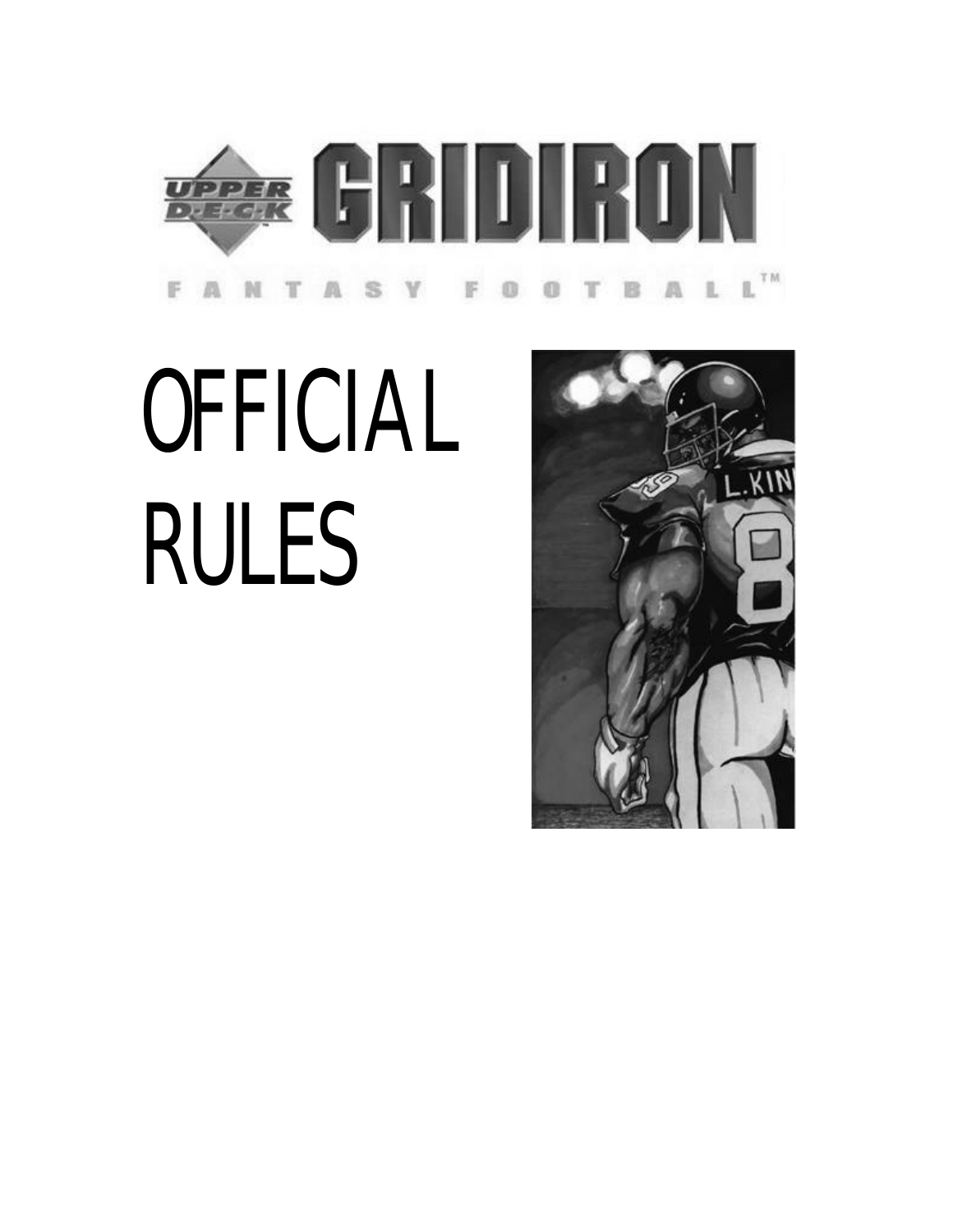

# OFFICIAL RULES

**"It's Not How You Play.**

**It's How You Win."**

*Lawrence "Lunchbox" Kinkaid.*



INAUGURAL EDITION First Printing, October 1995 Upper Deck and the card/hologram combination are trademarks of The Upper Deck Company. © 1995 The Upper Deck Company. All Rights Reserved. GRIDIRON FANTASY FOOTBALL and IT'S NOT HOW YOU PLAY. IT'S HOW YOU WIN. are trademarks of Precedence Publishing, Inc. Copyright © 1995 Precedence Publishing, Inc. All Rights Reserved.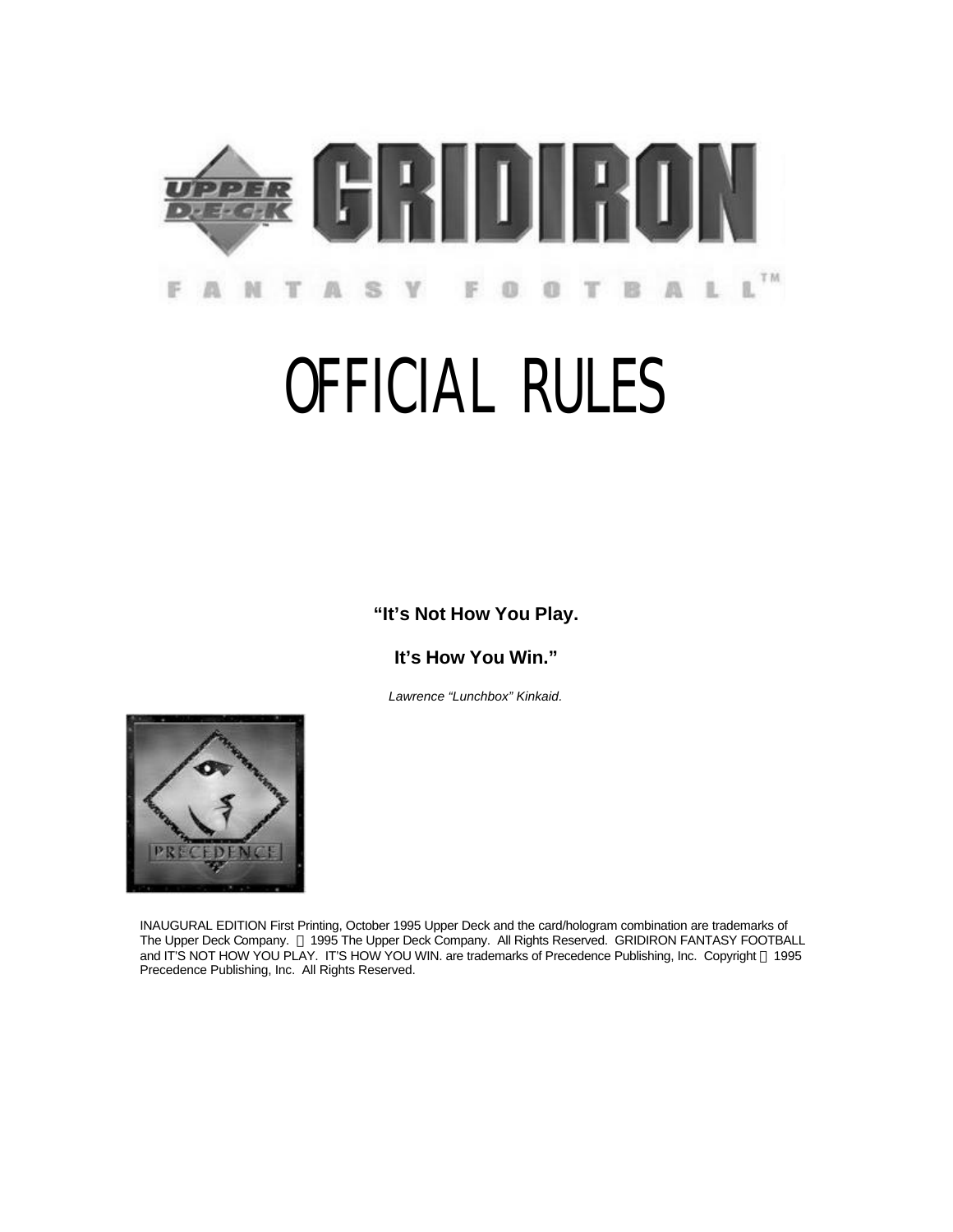*It is the near future and the world is a darker, rougher place than the one we know. Tough times breed tough people and grim pastimes.*

*American football is now the number one sport, and its worldwide fans number in the billions. Much like ancient Rome, these fans flock to see the blood of heroes flow.*

*Football is more than a game: it's a way of life, a forge to test the mettle of the toughest gridiron gladiators… and break the bones of those too weak to hack it in the league.*

*Sure, there are rules. But only one rule prevails: It's not how you play. It's how you win.*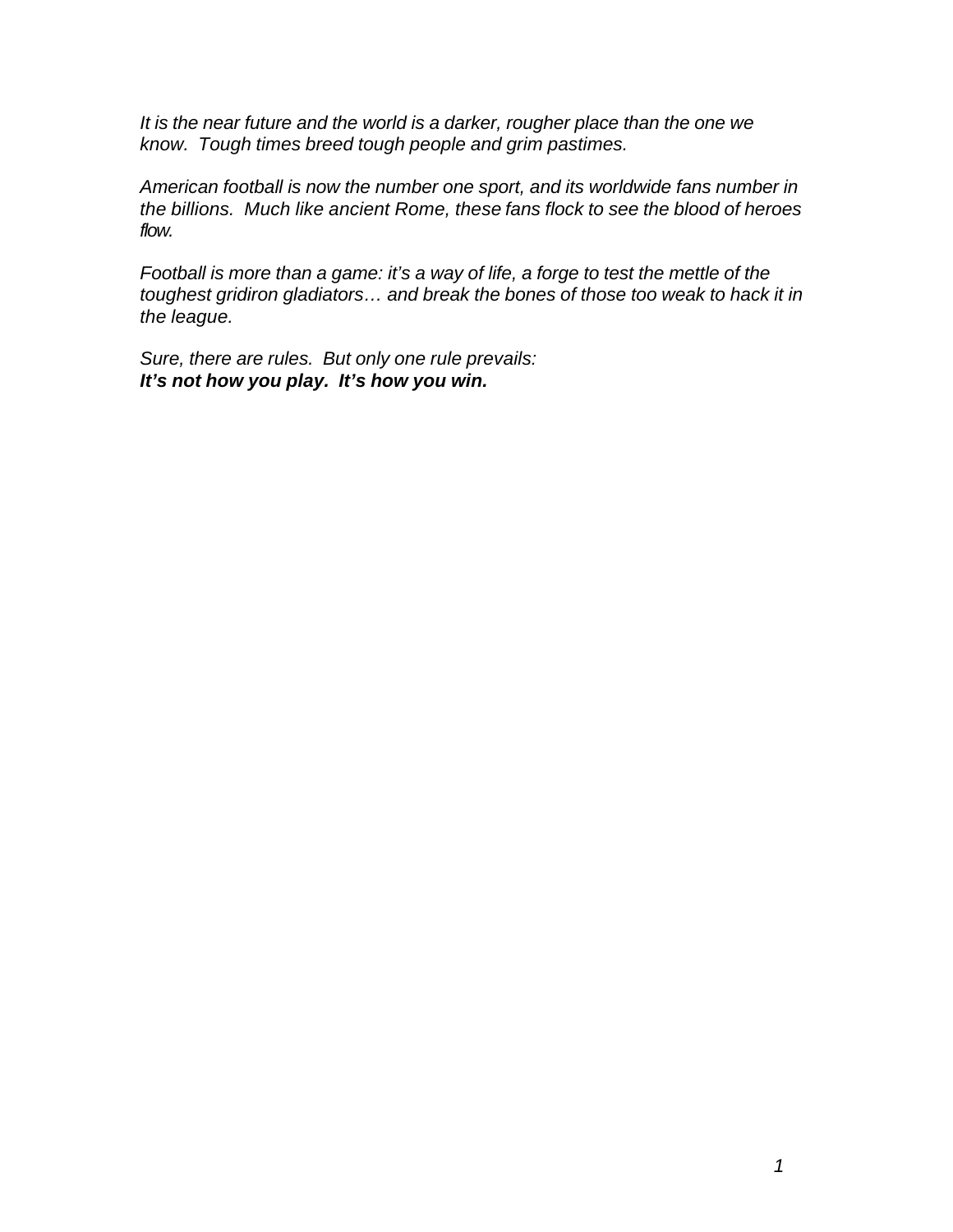Upper Deck<sup>™</sup> Gridiron Fantasy Football™ is a fantasy game depicting football action in a dark, futuristic setting, which is more violent than the way football is currently played.

The game is not intended to be a depiction of real professional football. The teams, players, coaches and situations surrounding this futuristic game are fictional.

Due to the graphic nature of this fictional world, the game is suitable for mature players only. Please use discretion when exposing this product to children.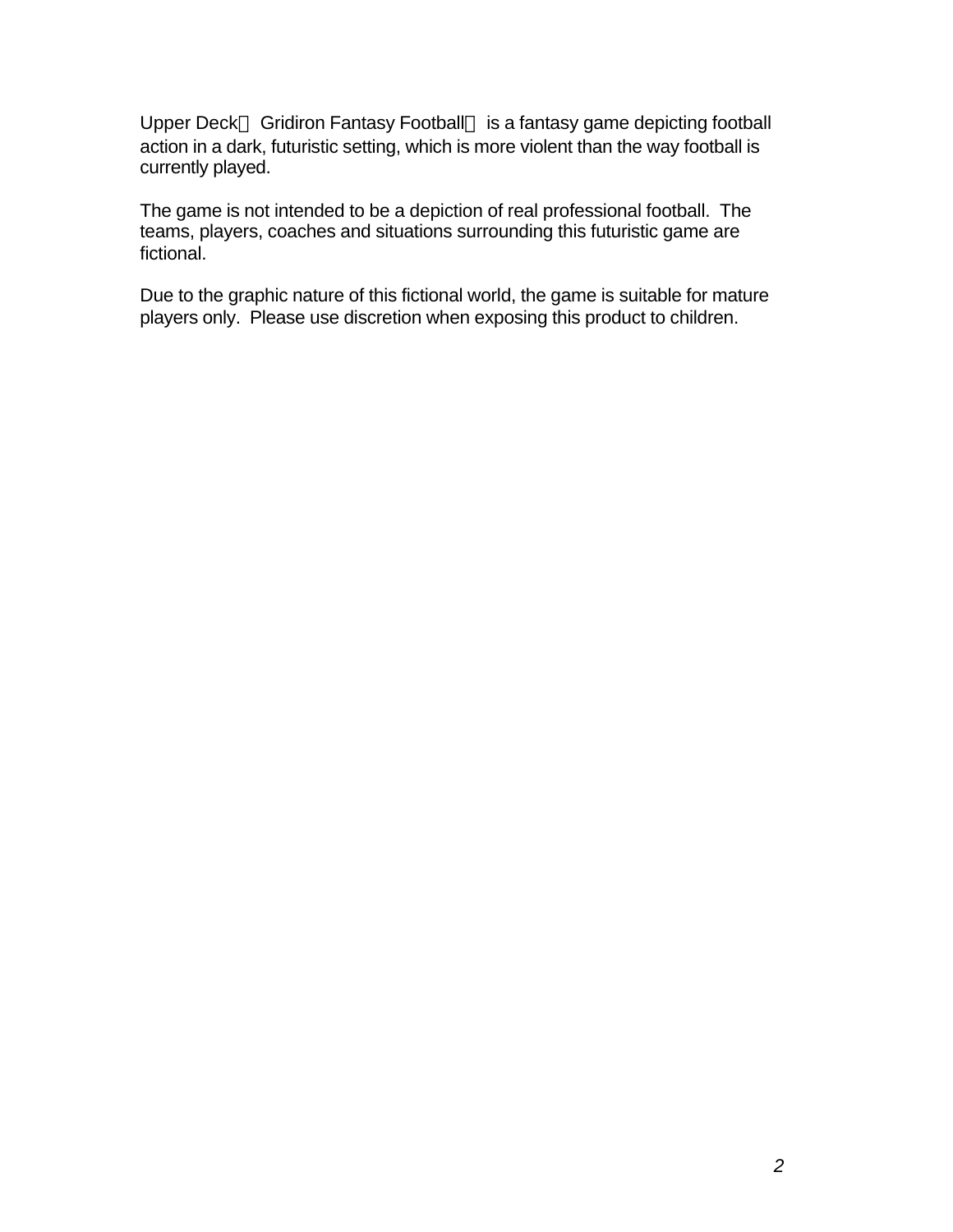# INTRODUCTION

Upper Deck<sup>TM</sup> Gridiron Fantasy Football<sup>TM</sup> (GFF) is a football trading card game for two or more players, a merger between collectible trading cards and a card game. Playing time averages 30-45 minutes for a short game.

If you have never played GFF before, we suggest you start with the Quick 'N Dirty Rules enclosed on a separate sheet. They'll help you get a feel for the game, and you can begin playing almost immediately!

Most of the game's structure is based on the rules of real football. For example, a team on offense is allowed four downs to gain ten yards and a first down – if he fails, his opponent takes possession of the ball. The basic rules of football are found in Appendix A on page 52.

GFF may also be played with as many players as you wish (see Appendix B on page 62), or in a League format, complete with a playoff structure and your own GFF Iron Bowl (Appendix C on page 65). In a League, you'll play multiple games against different opponents over the course of an extended "season" according to a preset schedule, just as in an actual football league.

#### **Game Components**

GFF is played almost entirely with Upper Deck™ Gridiron Fantasy Football™ cards, sold in 60-card Starter Decks and 12-card Booster Packs. Each contains a semi-random assortment from a complete set of more than 300 collectible game cards. There are five different types of cards, each with a distinctive back so you can easily tell them apart.

Each player needs his own deck to play. While there are more than 300 different cards, you and your opponent will each use only 60-120 cards in a game. As a result, some (or many) of the cards in your deck won't be in your opponent's deck; you may have never even seen some of his cards before!

To make it even more interesting, some GFF cards are common, some uncommon, others rare, and a few are very rare. This makes it a challenge to collect the whole set and makes each opponent you play unique.

Each player needs at least one Starter Deck (or an equivalent number of cards) to play. You'll share the Playing Field on the back of the Quick 'N Dirty Rules and a number of coins or small markers to keep track of yardage and scores (you may improvise your own form of record keeping). Players will also need a coin for traditional coin flips.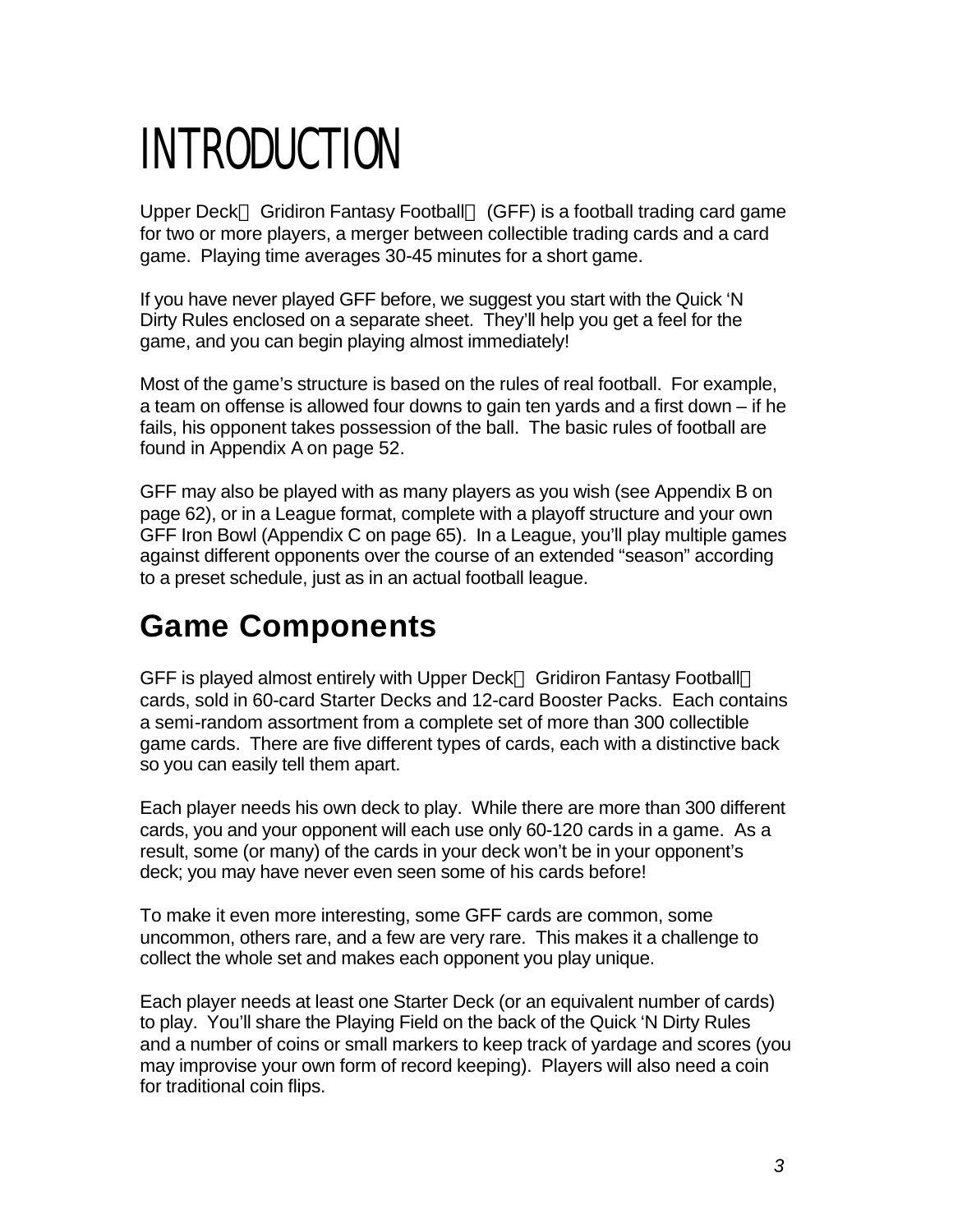# ON TO THE GAME!

**Success in GFF requires winning Challenges between the players. In a Challenge, each person plays cards with the appropriate Key Ability symbols; whoever plays the most symbols wins the Challenge.**

### **The Key Ability Symbols**

There are four different Key Abilities in GFF, each with its own symbol. Any card may include one or more Key Ability symbols which indicate the primary attribute it brings to the success of a play:



**Power** *(arm symbol):* Used in plays where a team's strength and power determine the success of the play.



**Speed** *(foot symbol):* Used in plays where a team's quickness determines the success of the play.



**Skill** *(football symbol):* Used in play's where a team's skills and training determine the success of the play.



**Mental** *(helmet symbol):* Used in plays where a team's intelligence and instincts determine the success of the play.

A few cards have a fifth symbol:



**Wild** *(question mark symbol):* Can represent any symbol, as explained on applicable cards.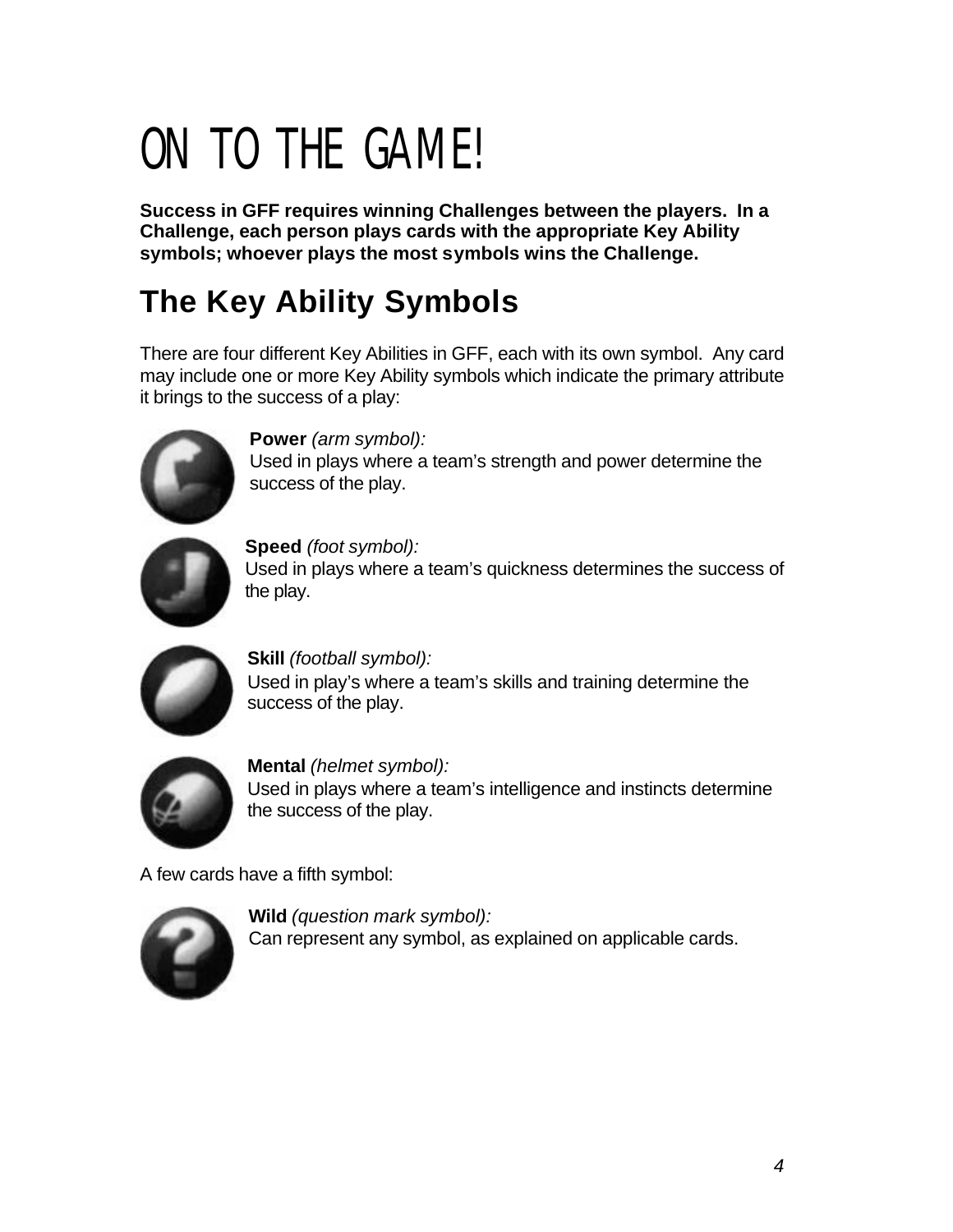### SETUP

#### **Choose Game Length**

In the futuristic world of GFF, football is incredibly dangerous and grueling. The shrinking attention span of the average fan and the high rate of injury have resulted in shorter games. Game length is measured by the number of Drives, each consisting of one or more consecutive Plays while the same player is on Offense, and ending when the Defense gains possession of the ball.

| <b>Game Type</b> | # of Drives             |  |  |  |  |  |
|------------------|-------------------------|--|--|--|--|--|
| Short            |                         |  |  |  |  |  |
| <b>Medium</b>    |                         |  |  |  |  |  |
| Full             | 10 (two 5-drive halves) |  |  |  |  |  |

Decide your game length (your first game should be a short game of four Drives).

#### **Sort Cards**

Sort you cards into five piles (see card backs):

**Offensive Plays · Defensive Plays · Offensive Actions · Defensive Actions · Team** cards

#### **Choose Team Cards**

Both teams are assumed to have a full complement of players, coaches, etc., but each team also has special resources that make it great (e.g. Star Players, a great Coach, a team Franchise, etc.), represented by Team cards

| <b>Game Type</b> | # of Team Cards |  |  |  |  |  |
|------------------|-----------------|--|--|--|--|--|
| Intro            |                 |  |  |  |  |  |
| Standard         |                 |  |  |  |  |  |
| League           | 7 or More!      |  |  |  |  |  |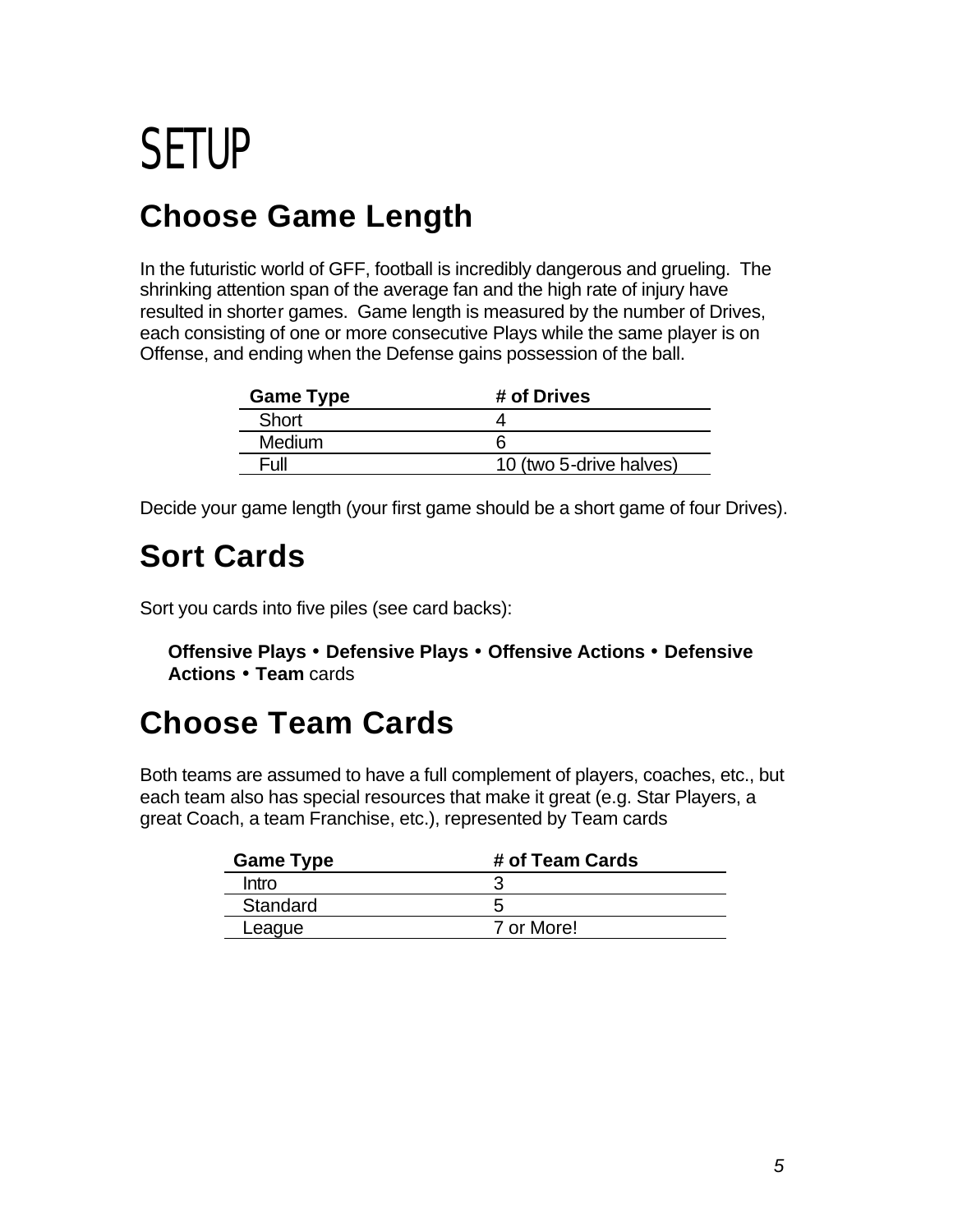There are a few rules regarding which Team cards you may use:

There can be no duplicates among the teams. (Exception: Both teams can have Corporate Sponsers)

Each team can only have one Coach.

Each team can only have one Franchise.

You can only have one *Active* Star Player per position, e.g. you can't have two Quarterbacks Active at the same time.

Lay your selected Team cards face-down on the table between you and your opponent.

### BUILDING YOUR TEAM

When choosing your Team cards, make sure they support each other and work well with your Play and Action cards. Your Team cards should determine the theme for your entire deck.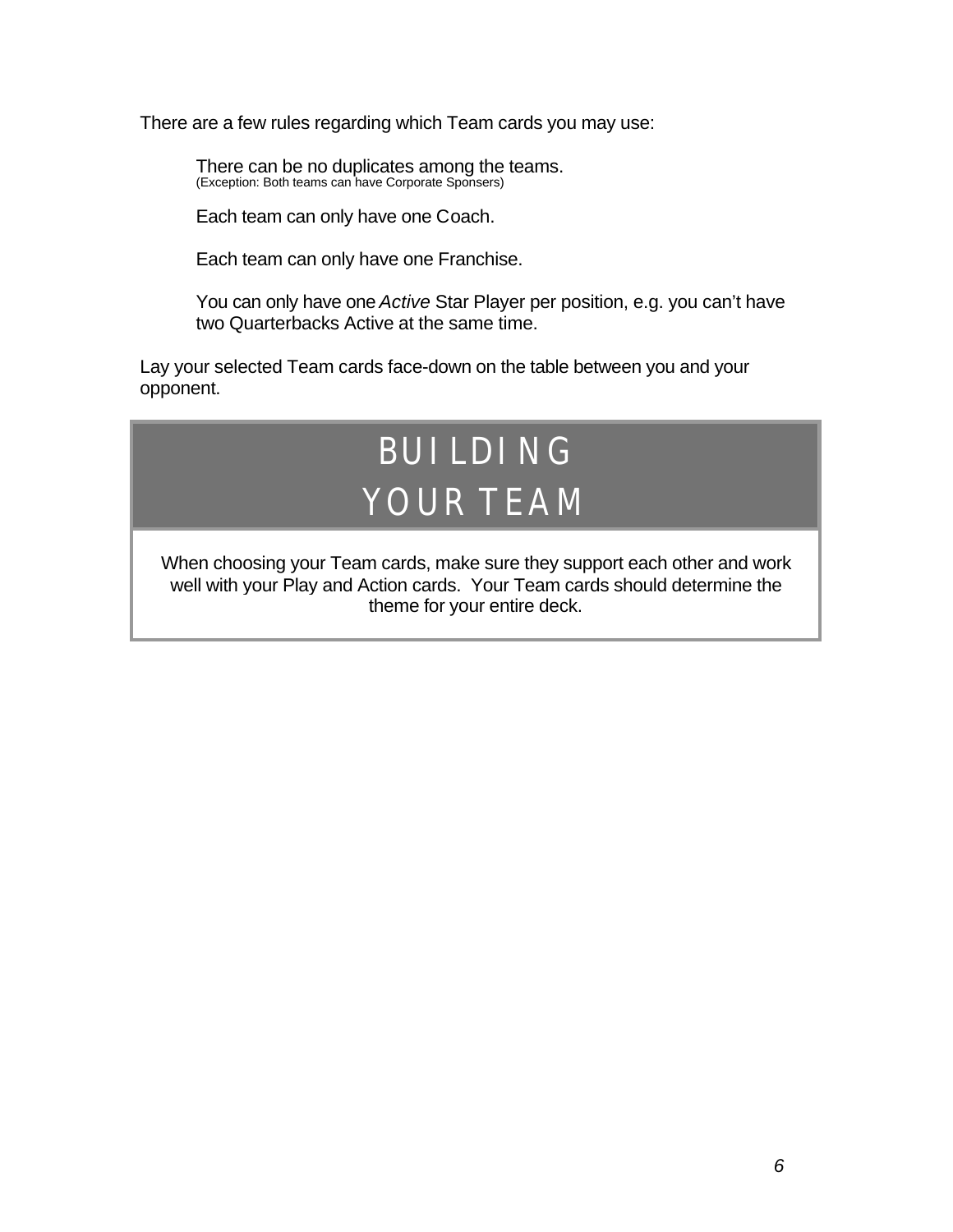#### **Choose Starting Playbooks**

You and your opponent both have Offensive and Defensive Playbooks that represent the Plays your team has practiced to near-perfection. Choose six Offensive Play cards for your Offensive Playbook and six Defensive Play cards for your Defensive Playbook. **You must choose at least one Run Play and one Pass Play for each Playbook.**

Keep the cards you're not using nearby so you can swap them in later. During halftime of a full game, you may repeat this step and start the second half with completely new Playbooks.

Set your Playbooks face-down on the table.

#### **Shuffle Action Cards**

You and your opponent also both have Offensive Action Decks and Defensive Action Decks, each composed of a minimum of 15 different cards.

You can only have one of any particular card for each multiple of 15 cards in each Action deck (round down):

| <b>Action Deck Size</b> | # of Each Card |  |  |  |  |  |
|-------------------------|----------------|--|--|--|--|--|
| up to $29$              |                |  |  |  |  |  |
| $30 - 44$               |                |  |  |  |  |  |
| 45-59                   |                |  |  |  |  |  |
| 60-74                   |                |  |  |  |  |  |
| 75+                     |                |  |  |  |  |  |
|                         |                |  |  |  |  |  |

*EXAMPLE: Joe has 23 cards in his Offensive Action Deck, so he can't have any duplicates. Bob, on the other hand, has 40 cards in his Offensive Action Deck, so he can have duplicates, but he can't have three of any card.*

Shuffle each Action deck separately and place them face-down on the table.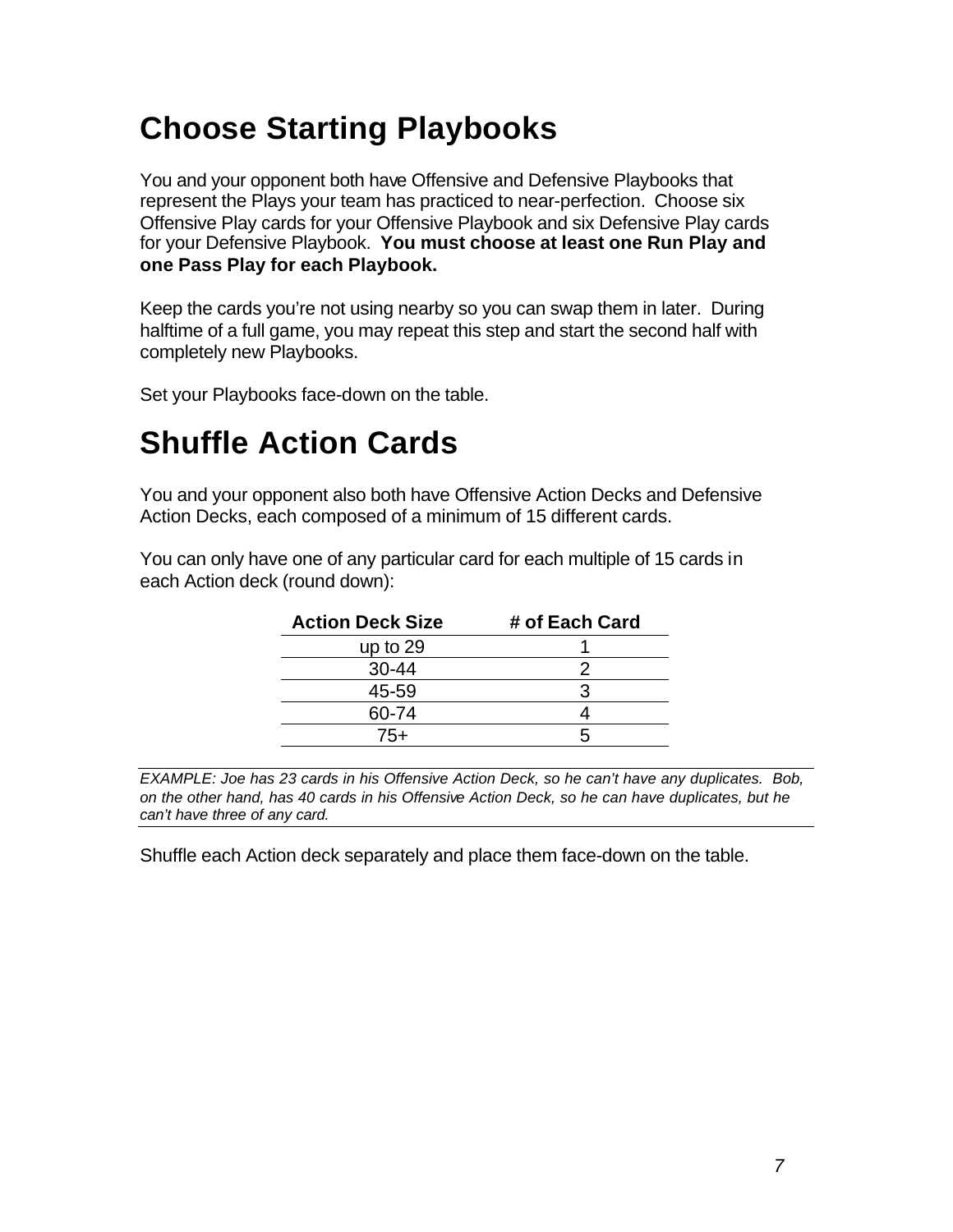# STARTING THE GAME

### **Coin Toss**

Flip a coin. The winner decides whether he'd like to be the Home Team or the Visitor's Team. The Home Team receives the opening Kickoff (the Visitor's Team will receive the Kickoff at the start of the second half in a Full-length game).

#### **Prepare the Playing Field**

Set the Playing Field between you and your opponent, off to one side and oriented with the Home and Visitor sides closest to the appropriate player. Put markers on the "1" in the Down area, the "1" in the Drive area, and start the team scores at zero.

#### **Reveal Team cards**

Take turns turning your Team cards face-up: the Visitor's Team begins by revealing one card. Next, the Home Team reveals two cards, and the Visitor reveals two. Continue to reveal them two-at-a-time until the Visitor finishes by turning over his last unrevealed card. If you and your opponent reveal an identical card, the last person to reveal it must replace it by calling up a replacement from any extra Team cards.

#### **The Kickoff**

It's time for the opening kick!

If you're kicking off, you're temporarily on Offense: draw five Offensive Action cards off the top of your Deck. If you're receiving the kick, you're temporarily on Defense, so draw five Defensive Action cards.

Either player may now play an appropriate kick-off Action card, such as "Onside Kick."

The receiving team can now either:

**Declare a touchback** and take the ball at their 20-yard line.

**Or**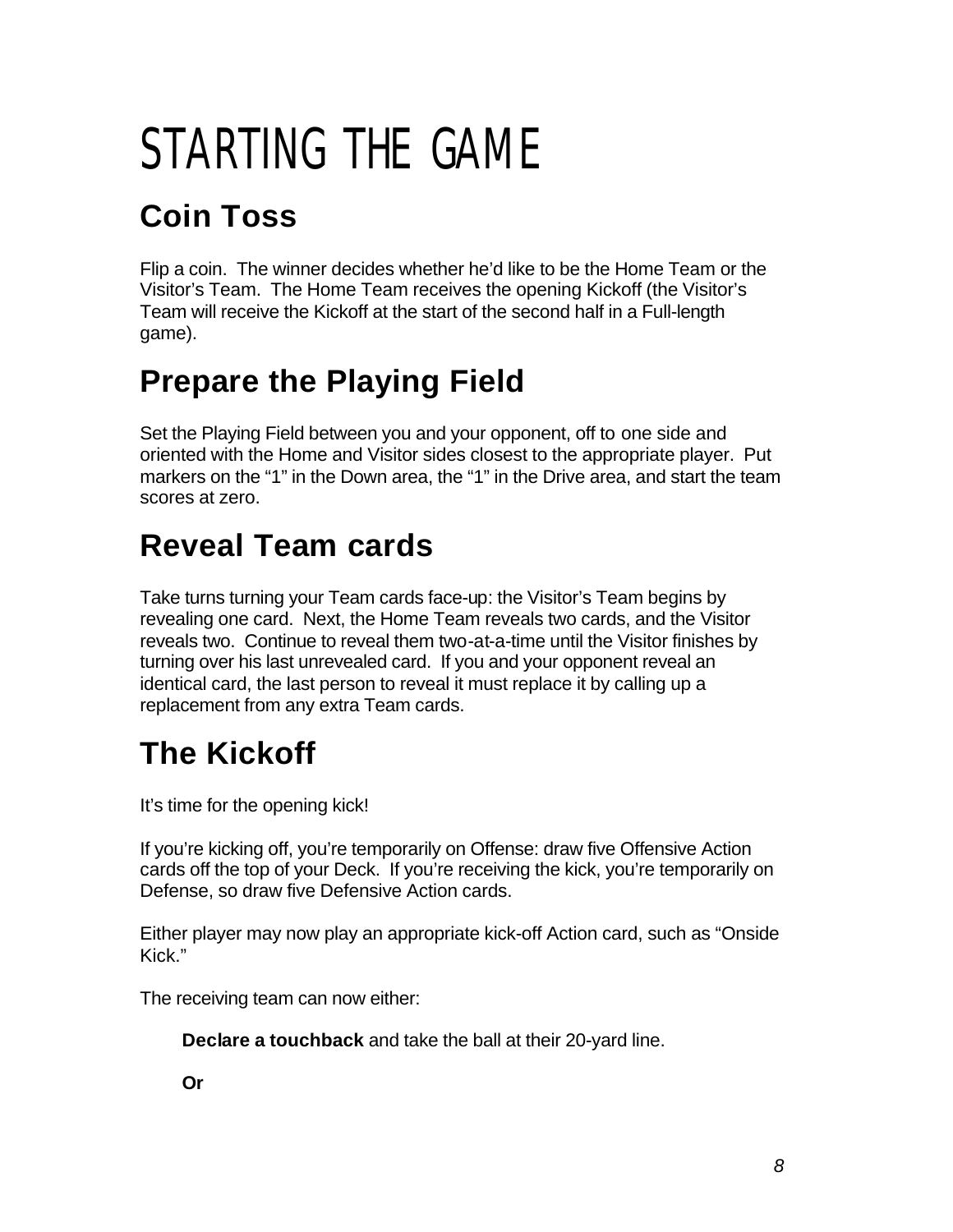**Return the kick**, attempting to gain some yards immediately.

To return the kick, play a Quick Challenge (most kicks in GFF involve a Quick Challenge). In a Kickoff Quick Challenge, the ball starts at the 20 yard line (the *baseline* of the Quick Challenge). Offensive Action cards push the ball *back* two yards (back to the 18-yard line, the 16, the 14, etc.) and Defensive Action cards push the ball *forward* five yards (to the 25-yard line, the 30, etc.) as described below:

#### **A Quick Challenge**

The kicking team uses their Offensive Action Hand and the receiving team uses their Defensive Action Hand. The kicking team declares a Key Ability for the kickoff.

Both players place zero to five of their Action cards face-down that have the declared Key Ability symbol on them, covering them with their hands so their opponents can't count the number of cards they're playing.

Reveal all of the cards at once and compare the number of Key Ability symbols. If both teams reveal the same number of symbols, the ball stays at the *baseline*. If the receiving team reveals more symbols, he gains yards for each symbol *more than* the kicking team reveals and the ball moves *forward*. If the kicking team reveals more symbols, move the ball *back* for each symbol *more than* the receiving team revealed.

Discard the used Action cards. Return unplayed Action cards to the top of the decks.

*Joe (Offense) kicks off to Bob (Defense). Neither plays a kickoff Action card. Bob decides he'll run it back – the crowd roars with pleasure! Joe has a lot of Mental (helmet) Key Ability symbols in his Action Hand, so he announces the Key Ability for the runback will be Mental. He selects three Offensive Action cards and puts them face-down on the table, covering them with his hand so Bob can't see how many he's using. Bob secretly puts his hand down, hiding one Defensive Action card. Both players reveal the cards. Joe's three cards have a total of 4 Mental symbols. Bob's lone card has 2 Mental symbols. The difference is two, moving the ball back to the 16-yard line. It's now 1st and 10.*

Put a marker at the ball's location on the Playing Field (a penny works well), and put another, different marker (a dime works well) 10 yards away signifying the distance to a First Down. The receiving team is now on Offense and the kicking team is now on Defense.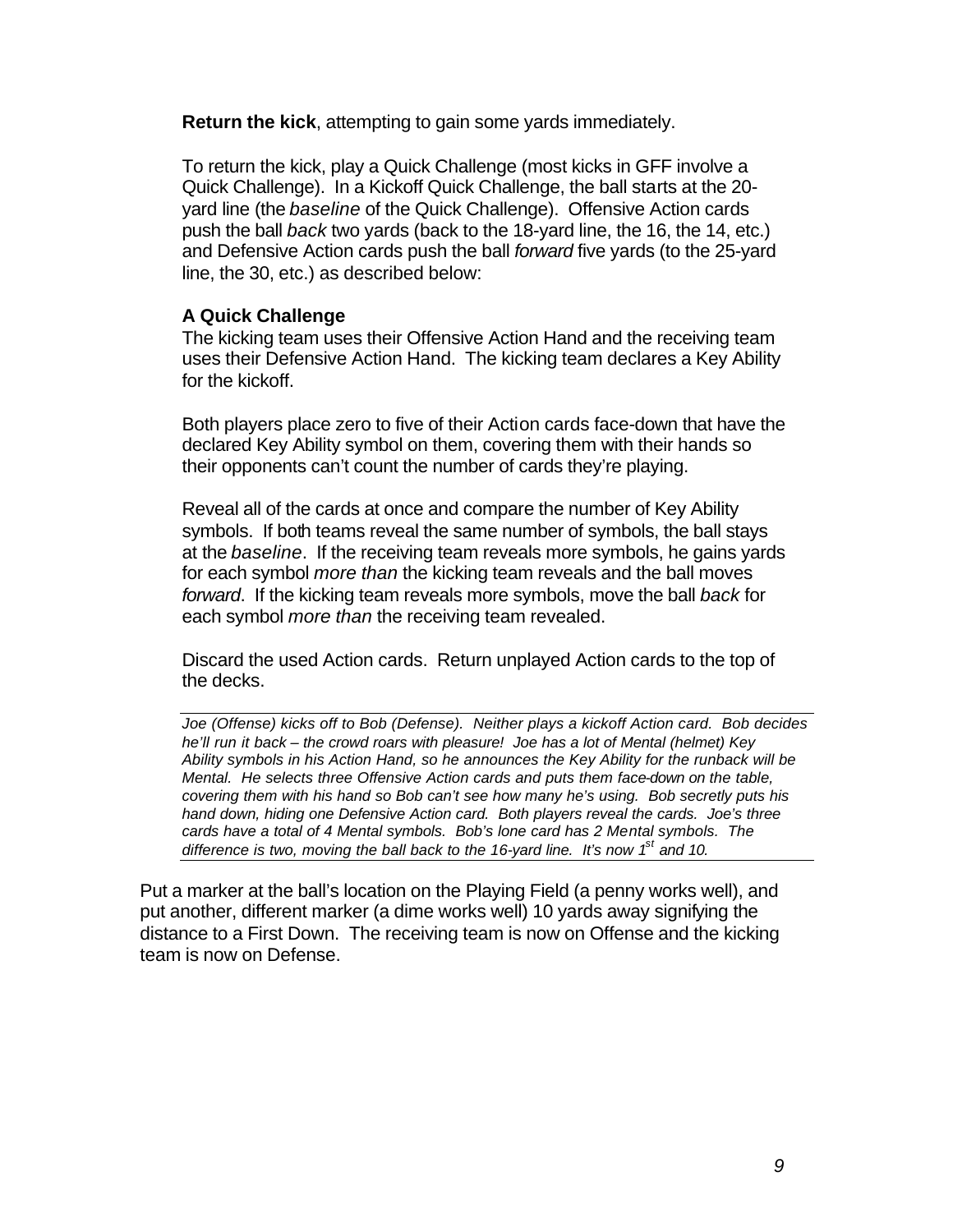# STARTING A DRIVE

#### **Update Your Playbook**

The new Offensive player picks up his Offensive Playbook and the Defensive player picks up his Defensive Playbook.

Both players may exchange one Play card in their Playbook for one they're not currently using.

#### KEEP YOUR OPTIONS OPEN Use a well-balanced Offensive Playbook with short- and longyardage Run and Pass Plays.

### KEEP THE ENEMY GUESSING

Rotate your Plays at the beginning of every Drive – this will prevent your Playbook from becoming too predictable. Eliminate Plays with symbols your opponent seems to have a lot of.

### PLAY TO

### YOUR STRENGTHS

If you are strong in a Key Ability, try to have a Pass Play and a Run Play in your Playbook that take advantage of it. Spread out the rest of your plays to cover other Key Abilities featured in your Action deck.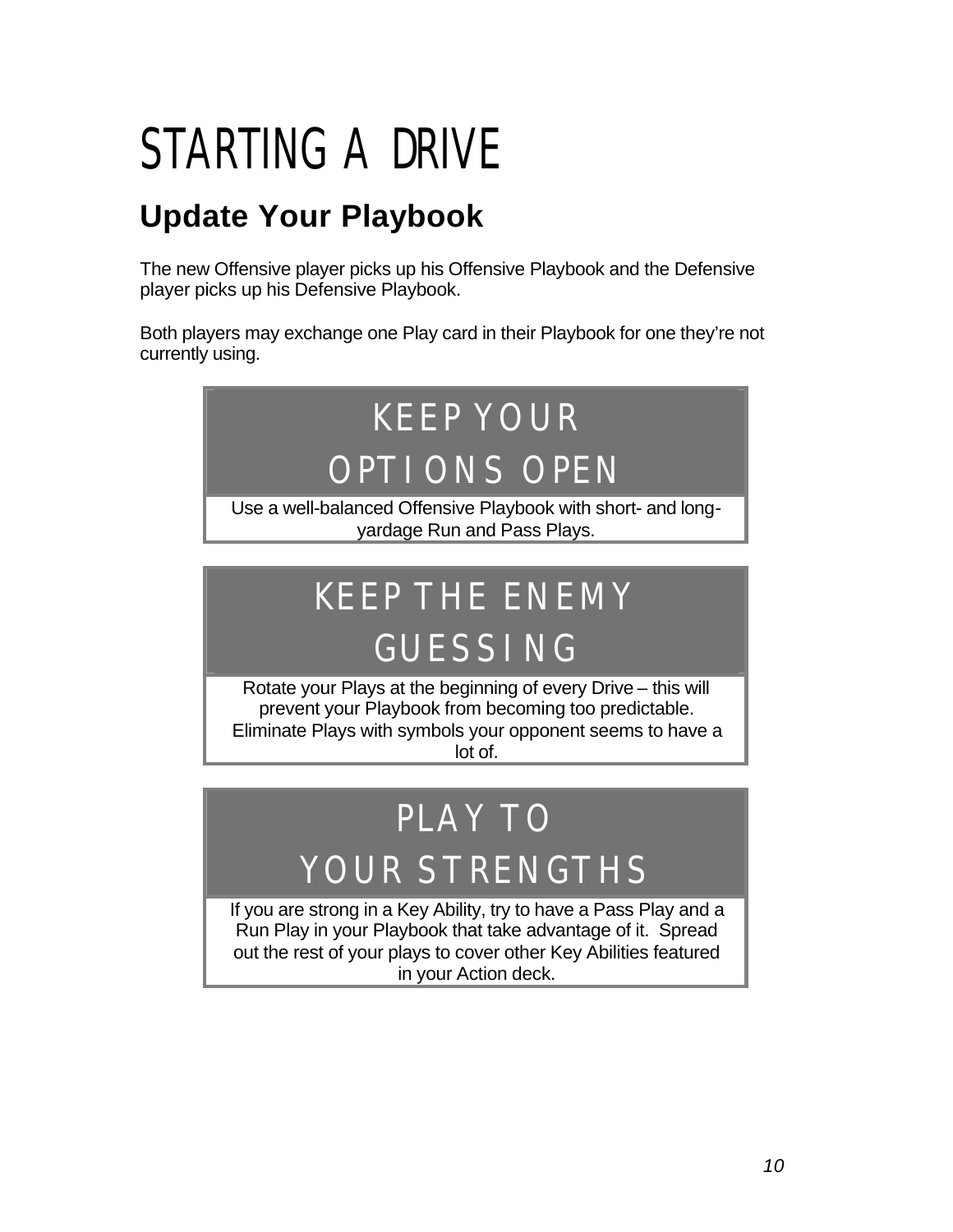#### **Draw Action Cards**

The Offensive player draws five Offensive Action cards and the Defensive player draws five Defensive Action cards. If you run out of cards in your Action Deck, you must play with fewer cards for that Play. You may reshuffle your discard pile at the end of the Play to form a new Action Deck.

# PLAYCALLING

#### **Activate Team Cards**

Turn any Team cards you'd like to use for the next Play face-up, making them Active, and turn any cards you won't use face-down, Deactivating them. Deactivate all of your Defensive Team cards if you're on Offense and vice versa. Note that Offensive Team cards have gold-colored plaques on their faces, Defensive cards have silver-colored plaques, and Team cards which are neither Offensive nor Defensive have copper-colored plaques, making it easy to identify their type at a glance.

*Bob turns his star quarterback face-up since he is on Offense and wishes to use his abilities during the Play. Joe turns his star running back face-down since he cannot use his abilities while he is on Defense.*

#### **Choose a Play**

Choose a card from your Playbook and lay it face-down on the table.

### DEFENSIVE PLAYCALLING Remember that the Offense needs to get a First Down…

make sure your Play doesn't give it to him.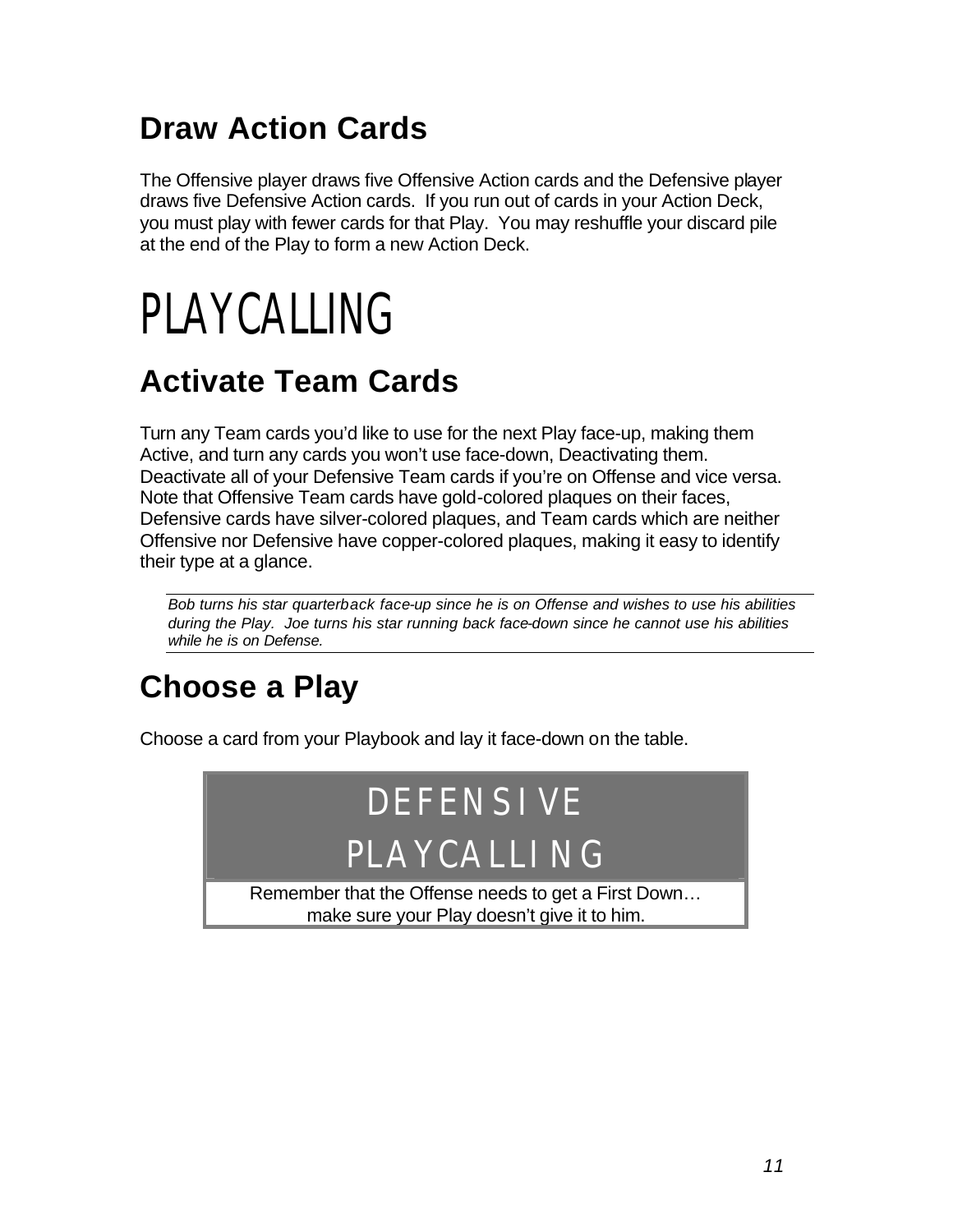### OFFENSIVE

### PLAYCALLING

Shorter yardage Plays have a better chance of completion – you should usually only go for the yardage you need. Make sure your Action cards support the Play … yardage isn't everything.

### THE ART OF WAR

Watch the Plays your enemy is using – you'll find that you can start to predict the Play he might call and the symbols he favors.

#### **Reveal Play and Determine the Advantage**

Both players reveal their Plays. If both are Run plays or both are Pass plays, the Defense called the play correctly and has the *Advantage.* Otherwise, the Offense has the Advantage.

#### **The Dominant Ability**

The Key Ability symbols on the Play card for the side with the Advantage determine the *Dominant Ability* for this play.

#### **Initial Ability Totals**

Count the Dominant Ability symbols on your Play card and add in symbols from applicable Active Team cards – this is your initial Ability Total. Mark your current Total on the Playing Field.

*Bob (Offense) has the ball 1st and 10 at his own 16. Bob secretly puts down "Slant," a Pass Play, while Joe (Defense) secretly puts down "Greased Pigskin," a Run Play. They reveal their Plays: Joe called the Play incorrectly (he thought Bob was going to try a Run), so Bob*  has the Advantage. On Bob's Play card there are two Skill (football) symbols so that's the *Dominant Ability for the play. Joe's Play card luckily has one Skill symbol as well. Furthermore, Joe has a Team card that gives him +1 Skill versus a Pass. The intial Ability Totals, then, are 2 to 2.*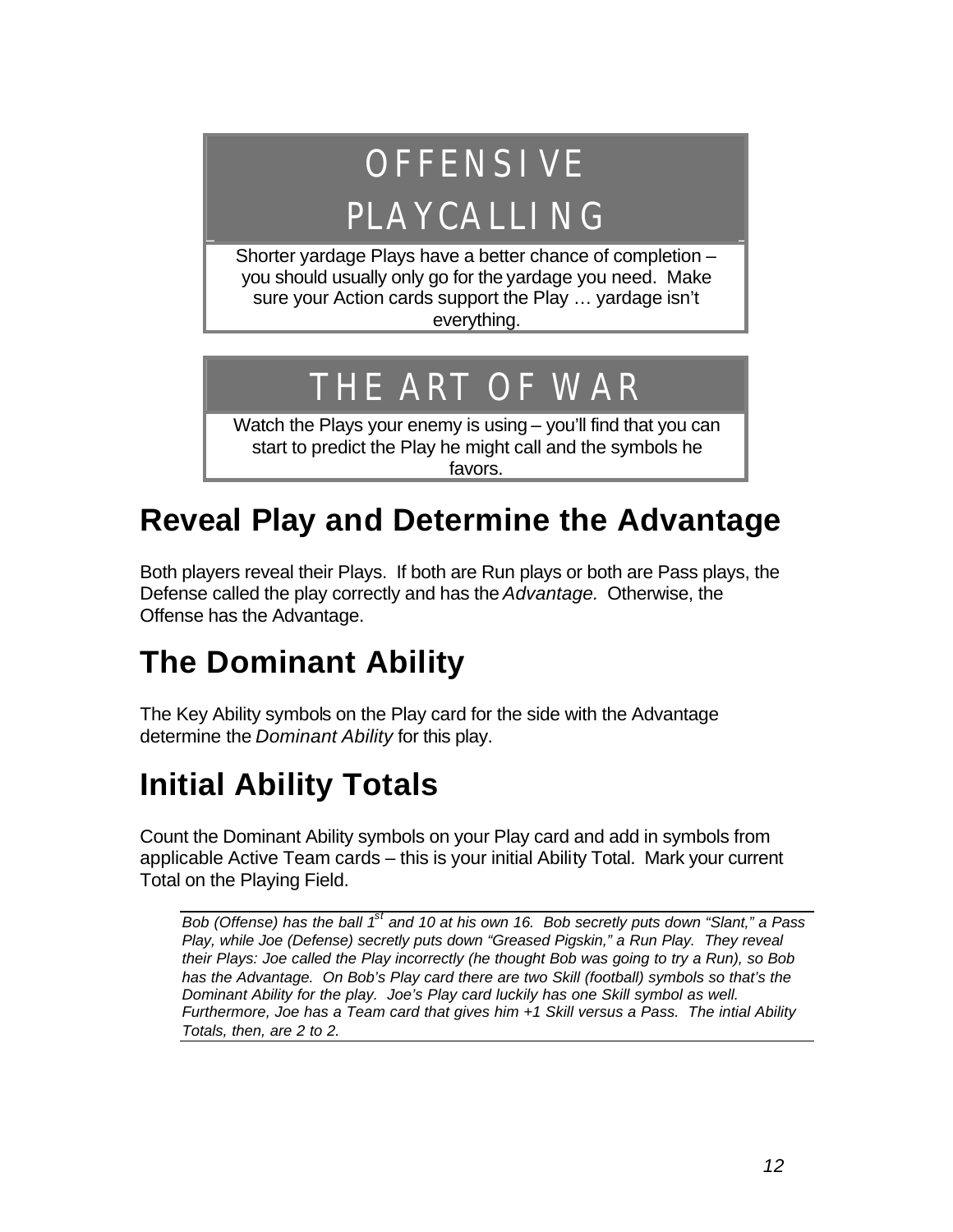# PLAYACTION: THE CHALLENGE

To win the Challenge, and therefore the Play, both players try to create the highest Ability Total. **Note: A tie between Ability Totals is won by the team with the Advantage.**

#### **Improve Ability Totals**

The player with the lower Ability Total attempts to improve his Total first by playing Challenge Action cards (remember that the player with the Advantage wins any ties).

*Bob has an Ability Total of 2 and Joe has an Ability Total of 2: since Bob has the Advantage, Joe has the lower Total and plays first.*

To improve your Total, lay down Challenge Action cards containing Dominant Ability symbols until your Ability Total is higher than your opponent's – you must pass if you can't increase your Total beyond your opponent's. You may also choose to pass if you wish to retain your Action cards.

The other player now lays down Challenge Action cards until his Ability Total is higher than yours, or passes.

Continue taking turns until both players pass consecutively. You're never required to play a card (or a combination of cards), but if you do, it must improve your Total (see below for Legal Improvements).

#### **Doubling**

Sometimes cards in play will require you to "Double" your opponent's Total in order for a special result to occur – this simply means improving your Total to at least twice your opponent's Total.

#### **Secondary Challenges**

Some cards list a Secondary Challenge and a Key Ability that provide a special effect, like an Interception, Fumble, or breakaway.

A Secondary Challenge can only succeed if the Primary Challenge is successful – the Challenges are *simultaneous*, and cards already in play count toward the Secondary Ability Totals.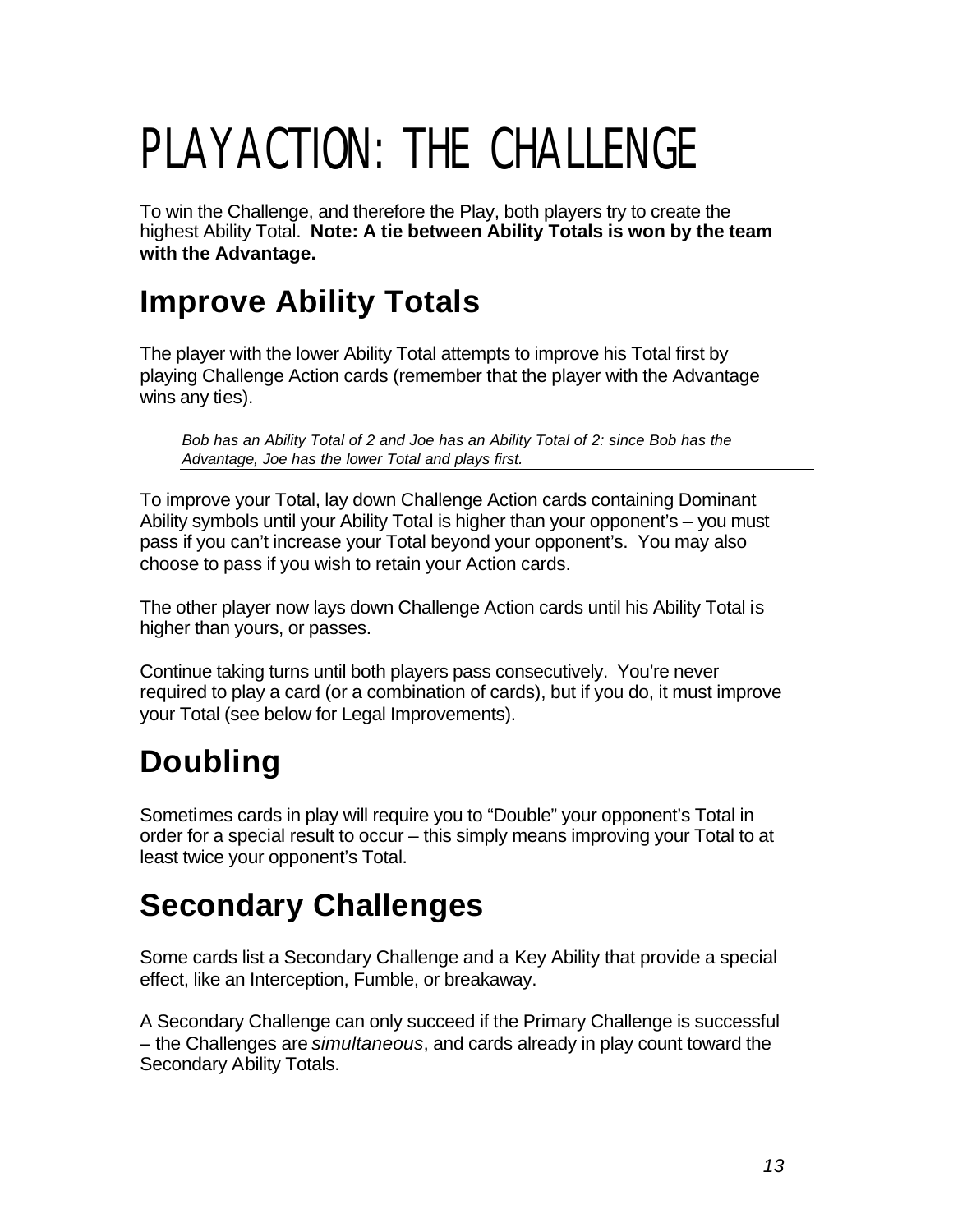Use a separate row of symbols on the Playing Field to keep track of any Secondary Challenges.

#### **Legal Improvements**

You can play **Challenge Action cards** if they:

Increase your Ability Total beyond your opponent's; *or*

Increase a Secondary Challenge's Ability Total beyond your opponent's; *or*

Increase your Ability Total in order to Double your opponent's Total; *or*

Increase your Ability Total to prevent you from being Doubled by your opponent.

You **cannot** play Challenge Action cards if:

Your Total is already higher than your opponent's and you're not attempting to Double.

#### **Non-Challenge Actions**

Action cards with no Ability Symbols (with the word "Action" along the right-hand side rather than the word "Challenge") can be played at any appropriate time and their effects are immediate.

### PLAY RESULTS

If the Offense has the higher Ability Total, the play is Successful: apply the Objective stated on the Offensive Play card.

If the Defense has the higher Ability Total, the play has been Stopped: apply the Objective on the Defensive Play card.

Remember that any tie goes to the player with the Advantage.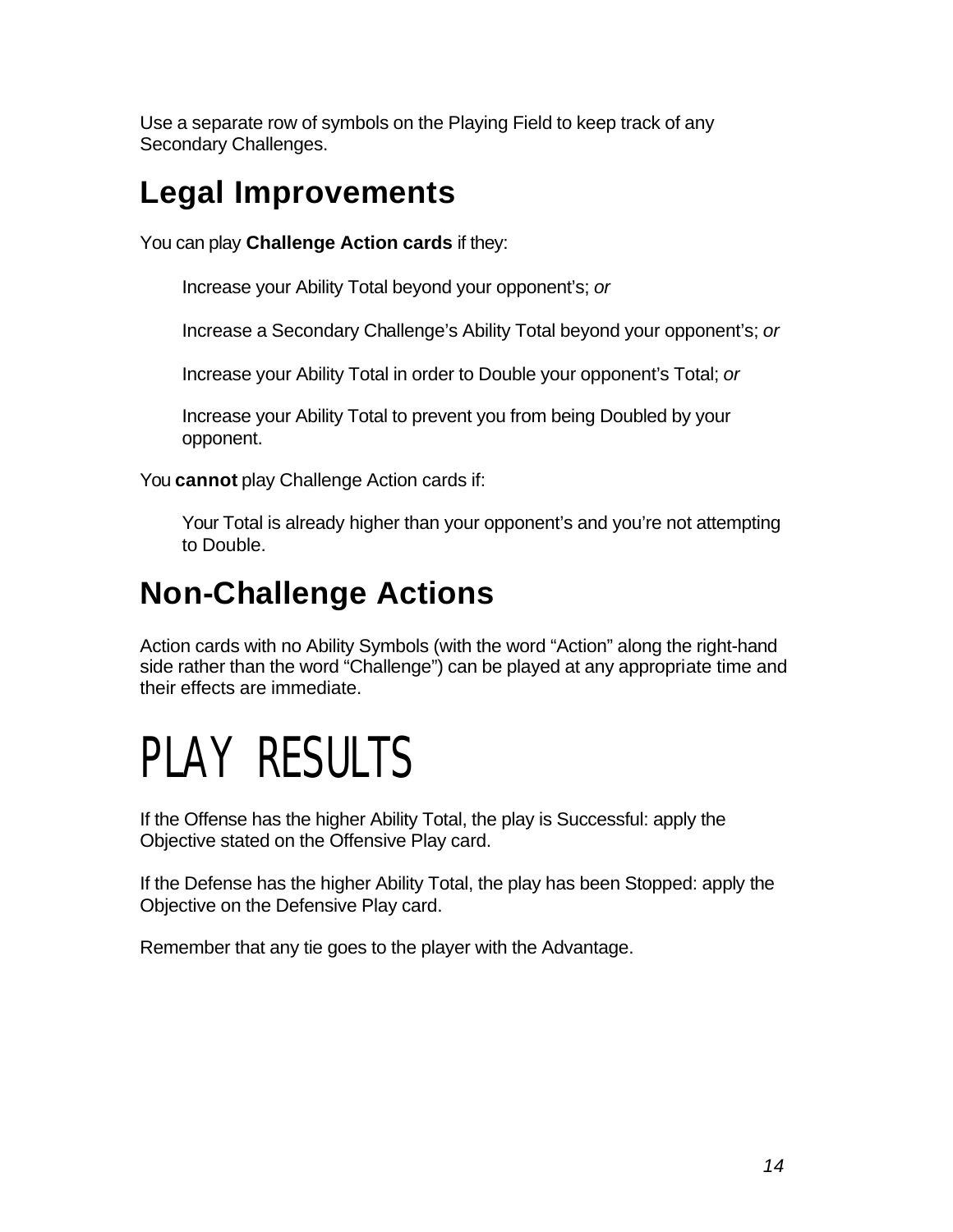#### **Modifying Objectives**

Some Play cards and non-Challenge Action cards list effects that modify the Objective if the Play succeeds or fails. This modified Objective is applied instead of the original Objective.

*Last time we checked, Bob and Joe were tied with Ability Totals of 2 each and Bob had the Advantage. Now Joe (Defense) plays an Action card with 3 Skill symbols, giving him a Total of 5. Bob (Offense) plays a card with two Skill symbols and another with 3, bringing his Total to 7. Joe has to pass because he's out of Action cards with Skill symbols. Bob, with a fiendish look on his face, plays "Go All the Way," a non-Challenge Action card that modifies his original Objective of a 6-yard gain (from his "Slant" play). The card says that if he wins the challenge by Double, he scores a Touchdown! He then plays a final Challenge Action card with three Skill symbols, bringing his Total to 10, versus Joe's 5. Bob racks up a TD!*

Some cards specify that there is a "minimum loss" of yardage. In that instance, the Defensive player can modify his Objective to the minimum loss or may apply his normal Objective.

#### **Special Results**

Challenge Action cards commonly list a Special Result. If the **last** card played by the winning side was a Challenge Action, apply that card's Special Result, even if it doesn't benefit the winning side. Never apply a Special Result from any other Challenge Action card.

*The "Slant" Play Bob used had an Objective of 6 yards. His "Go All the Way" card modified the Objective into a Touchdown. However, the last Challenge Action card he played has a Special Result of -3 yards: this foils the TD, moving the ball back to Joe's 3-yard line, with a First Down and goal to go! The crowd goes wild as Joe gets a final chance to stop Bob.*

In some cases, a Special Result will call for an additional Secondary Challenge. In this case, additional Challenge Action cards played only affect the additional Secondary Challenge – do not apply a second Special Result.

#### POWER CORRUPTS

Action cards with the most symbols also have the worst Special Results. Stack your deck with some cards that have few symbols but better Special Results – it will be well worth the effort if you win a Play using one as your last Action card.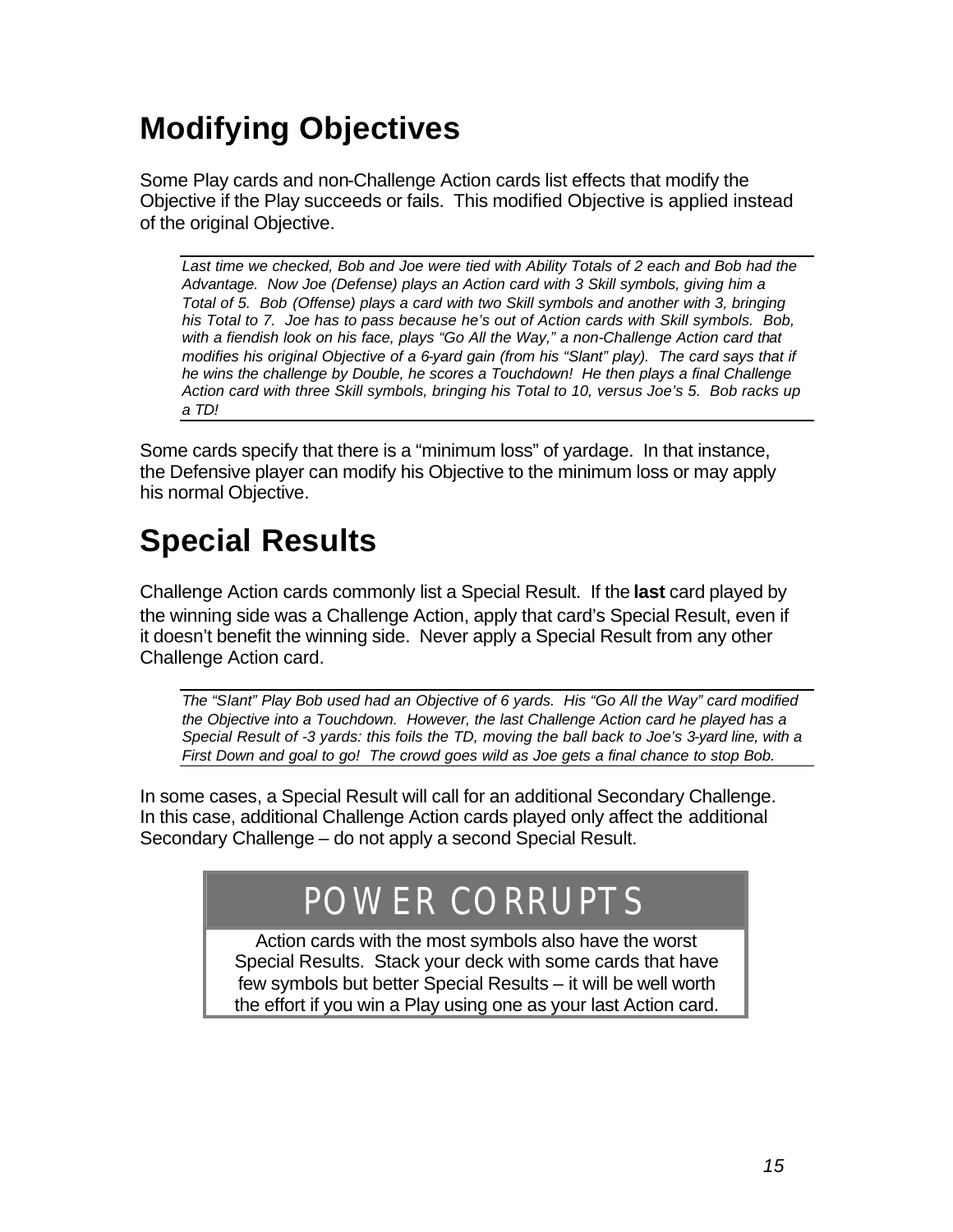#### **Injuries**

Certain plays can result in an Injury to a Star Player (and in rare cases to other personnel, like a Coach!). Any time there's a choice of Star Players to be Injured, the team inflicting the Injury makes the choice. Inactive Team cards are normally safe from Injury.

Injuries have the effect of removing a card from play for a specific period of time depending on the severity of an injury. Some cards in the game increase or decrease the severity of an Injury – these effects are cumulative. The severity is modified using the following scale:

**No Injury** – still in the game.

**Shaken Up** – out for the next Play.

**Hurt** – out for the rest of the current Drive.

**Injured** – out for the rest of the current half.

**Badly Injured** – out for the game.

**R.I.P.** – We're talking out on a stretcher!

Rip up this card and throw it away!

*Bob plays a card that Shakes Up one of Joe's Star Players, choosing "Lunchbox" Kinkaid. Bob also has two other cards that each increase the severity of the injury one level: Kinkaid is now Injured, and is out of the game for the rest of the half.*

### FLAGGING PENALTIES

Wait a minute, didn't your opponent just cheat? Did the ref have his glasses on? Was he facing the right direction or gazing at a cheerleader on the sidelines?

#### **Determine Penalty Risk**

Look at the lower left corner on every Play and Action card just used – some cards will have a Penalty Risk indicated by a white number in a black disk. The lower the number, the more flagrant the foul committed: a card with a Penalty Risk of 1 is very easy to catch, while a Penalty Risk of 5 is very difficult for the referees to spot.

Determine which team played a card with the lowest-numbered Penalty Risk. If both sides have the same low number, there is no chance for a penalty since the referees won't stop play when both sides cheat just as flagrantly.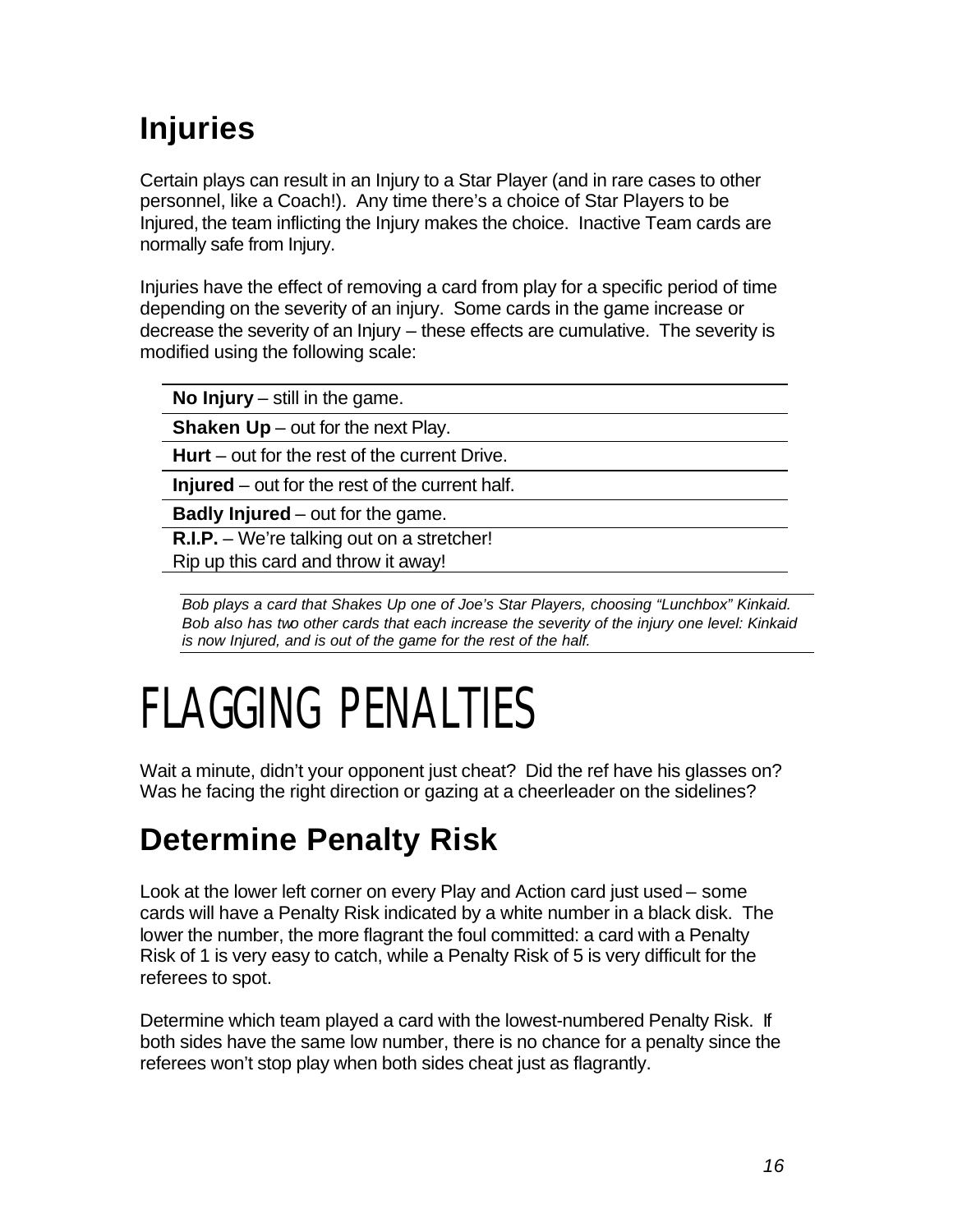If one side has committed a more flagrant foul, the other player can attempt to bring it to the ref's attention. If the fouling player has more than on card with the lowest Penalty Risk, the other player picks which one he'd like the ref to see.

*Bob played two Action cards that have a Penalty Risk of 3. If Joe is able to get the penalty flagged, he can choose which of the penalties will be called on the play.*

### DIRTY TRICKS

Don't play too many cards with Penalty Risks, especially ones with very flagrant fouls. The greater benefits are tempting, but the whole play can be lost if the referees catch the penalty. It's also important to have Team and Action cards that help keep you from being caught.

#### **Complain to the Referee**

If the other player committed the most flagrant foul, you can complain to the ref by playing one or more of the Action cards still in your Hand that have Referee Alerts in the lower left-hand corner, indicated by black numbers on yellow disks.

The total of the Referee Alert numbers must equal or exceed the Penalty Risk number of the offending card in order to flag the Penalty. The Referee Alert numbers of any Action cards already played do not count towards the total.

*Bob's Penalty Risk is 3, so Joe could play three Action cards, each with a Referee Alert of 1, or perhaps two with a Referee Alert of 2, bringing the foul to the ref's attention.*

### YELLING AT THE REF

Keep an eye on the Referee Alert values of the Action cards in your hand – be prepared to bring your opponent's Penalties to the ref's attention.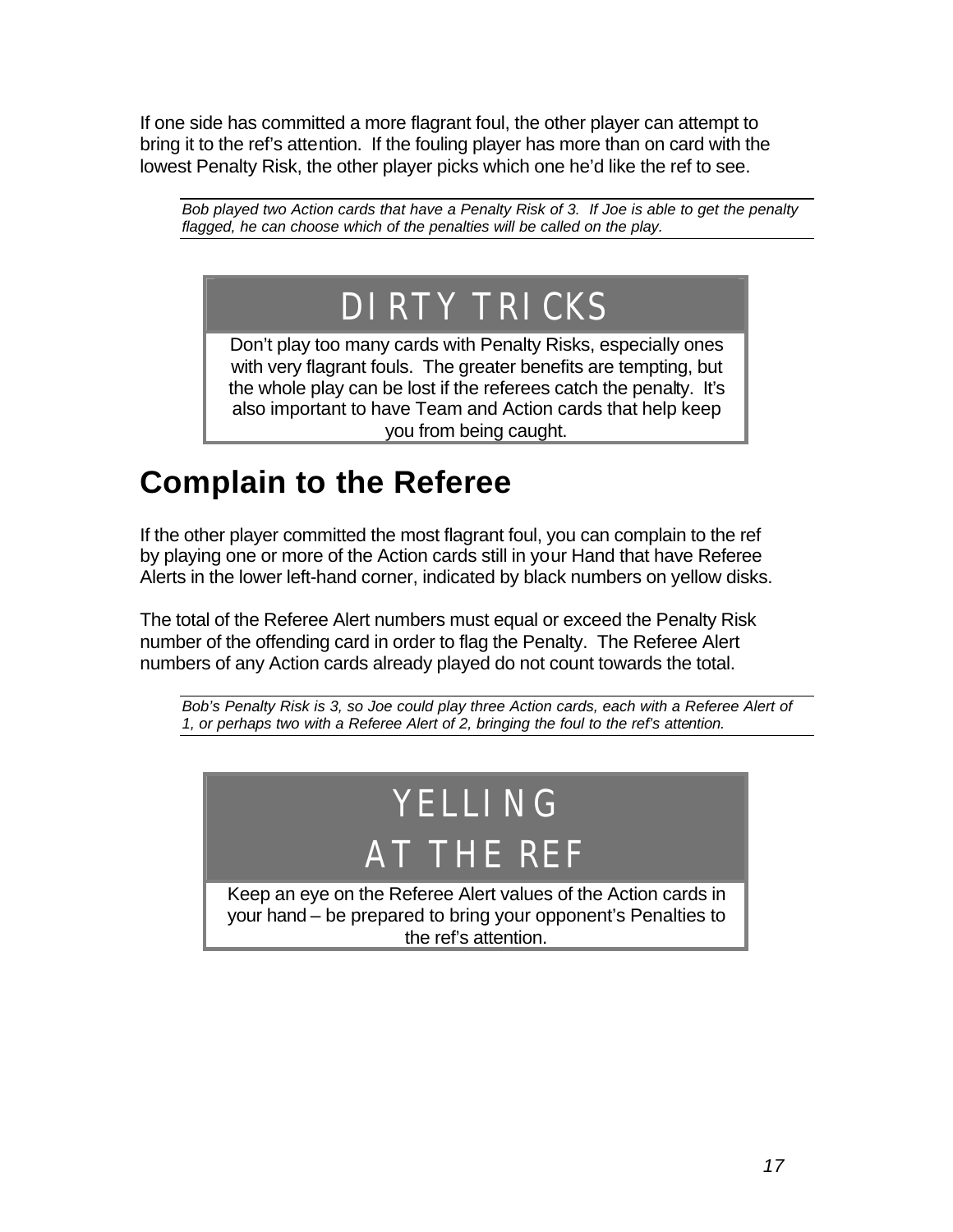#### **Penalty Results**

If the Penalty is caught, the player alerting the referee has a choice. He can either:

**Decline the penalty,** accepting the results of the play, **OR**

**Accept the penalty**. Ignore all yardage results for the play, including turnovers and scores. Starting at the original line of scrimmage, move the ball the number of yards specified on the Penalty-producing card. The Down is not marked (if it was Second Down, it will still be Second Down unless the ball advanced past the First Down marker). Injuries and other Special Results, if appropriate, are still applied (for instance, a Special Result requiring the next play to be a Run would remain in effect).

**Note:** Penalty yards can never be assessed for more than half the distance to the goal line. For instance, a 15-yard penalty at the 11-yard line moves the ball to the 6-yard line (11 yards to the goal divided by 2 is 5.5, rounded down to a 5-yard penalty).

### FINISHING A PLAY

Advance the Down marker to the next Down or reset it to the First Down if one was achieved.

Return your Play cards to the appropriate Playbook.

Discard all Action cards used during the Play.

You may discard one of the Action cards remaining in your Action Hand.

Draw Action cards until you have five. Note that this is the only time during normal play that you are allowed to refill your Action Hand. You must complete the Play, any Secondary Challenges, Penalties, etc. using only the five Action cards with which you started the play.

If the Drive isn't over (see below), start a new Play (page 13).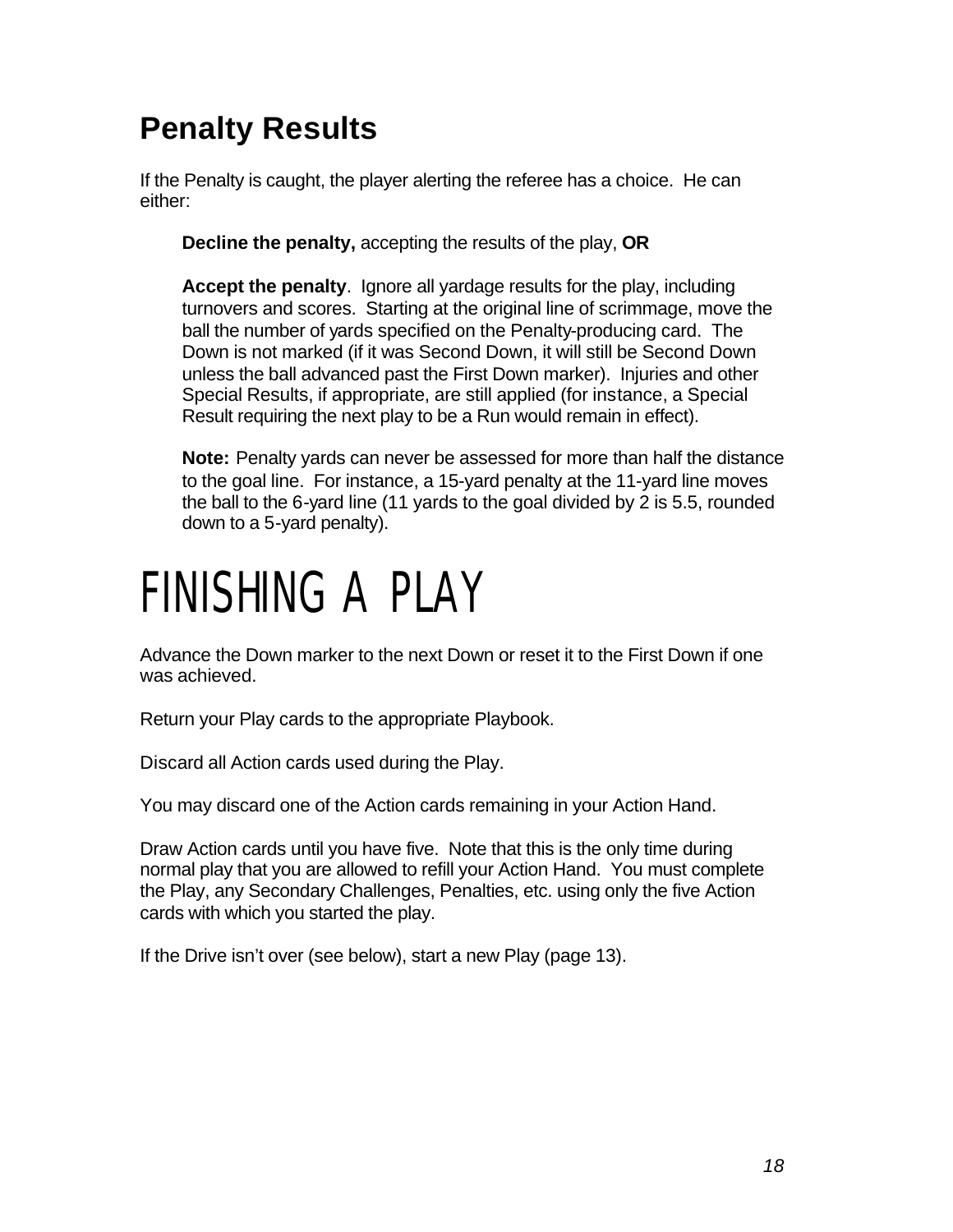# FINISHING A DRIVE

A Drive ends when one of the following occurs:

#### **Punting**

Instead of calling a normal Offensive Play, you may choose to Punt.

Advance the ball 40 yards downfield (if the ball enters the end zone, move the ball to the Defense's 20-yard line). The Defensive (receiving) team takes possession of the ball.

He can then choose to:

**Call a fair catch** and take possession of the ball where it is, **OR**

**Attempt a runback.** Play a Quick Challenge (page 11) using the ball's new location as the *baseline*, moving the ball *back* two yards or *forward* 5 yards for each extra symbol played.

#### **Field Goals**

Instead of calling a normal Offensive Play, you may choose to try for a Field Goal.

A Field Goal is good if the goal line is within the distance the ball is kicked.

Determine how far the ball is kicked by playing a Quick Challenge (page 11) using a 20-yard distance as the *baseline*, adjusting the distance *back* one yard or *forward* one yard for each extra symbol played.

If the ball is closer to the goal line than that distance, the Field Goal is successful. Score three points and Kickoff to your opponent.

If the ball is farther away, the Field Goal fails. The Defensive player takes possession of the ball at the line of scrimmage.

*Bob attempts a Field Goal from the 24-yard line. He declares Power (arm) symbols as the Key Ability for the Play. He and Joe play a Quick Challenge. Bob reveals a total of seven Power symbols while Joe only reveals two, so the kick travels 25 yards (20-yard baseline plus 5 yards for Bob's extra symbols), one more than the 24 yards he needs. It's GOOD!*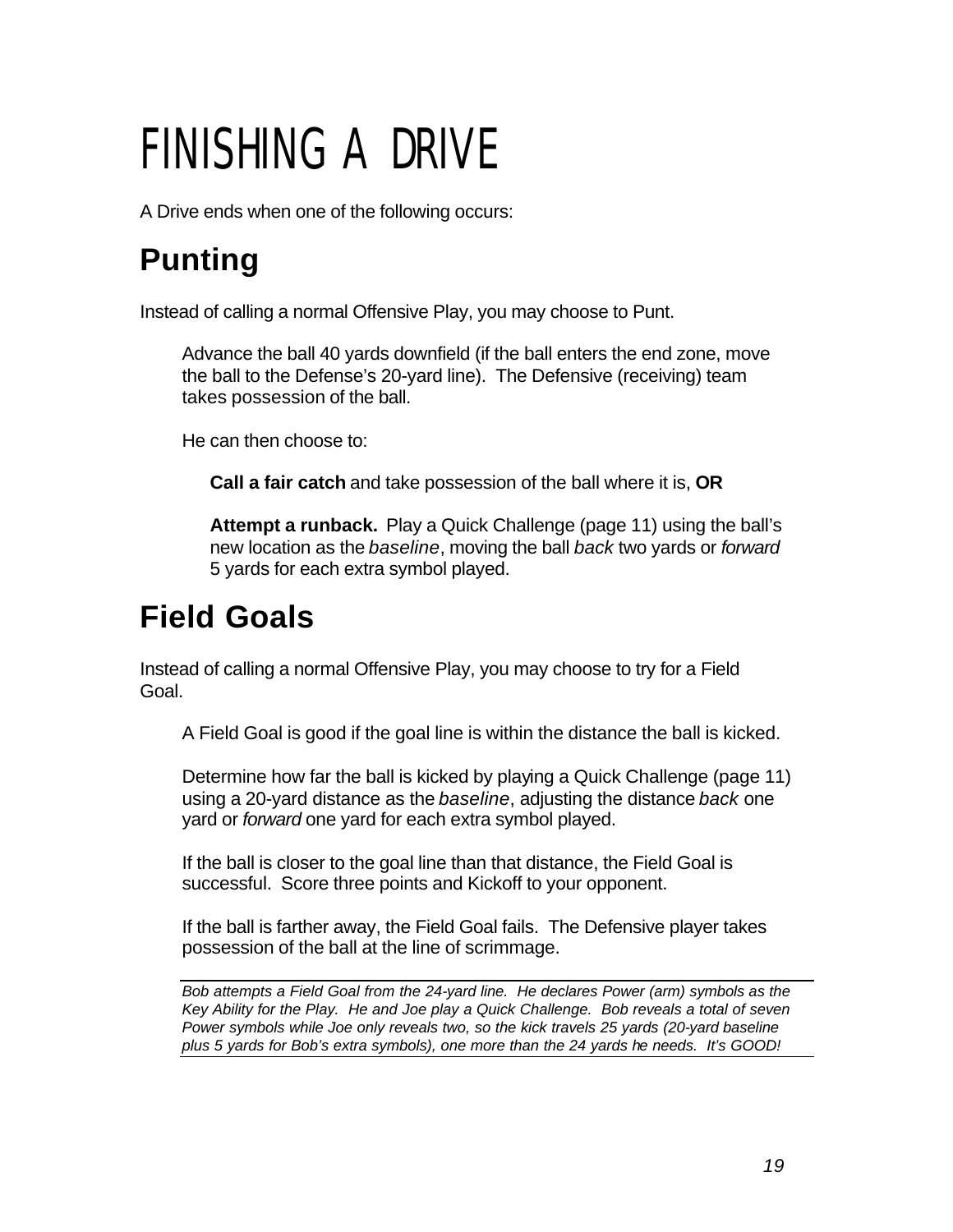#### **Touchdown**

If a normal Offensive Play ends with the ball reaching or passing the Defensive player's 0-yard line, the Offensive player makes a Touchdown and scores six points!

After a Touchdown, you may either:

**Kick the extra point**, adding 1 to your score, **OR**

**Go for two**. Attempt one play from the Defensive player's 2-yard line, adding two points to you score if you reach or cross the 0-yard line.

Start a new Drive with a normal Kickoff.

#### **Safety**

If a normal Offensive Play ends with the ball reaching or passing the *Offensive* player's 0-yard line, the Defensive player scores two points and takes possession of the ball after a special Kickoff as follows.

Play a Quick Challenge (see page 11) using the receiving team's **40-yard line** as the *baseline*, moving the ball *back* two yards or *forward* five yards for each extra symbol played.

#### **Not Making a First Down**

If you fail to achieve a First Down after four Downs, the Defensive player gains possession of the ball at the final line of scrimmage.

#### **Interception**

If a card indicates an Interception has occurred, the Defensive player takes possession of the ball and attempts a runback.

Play a Quick Challenge (see page 11) with the intercepting player taking the role of the receiver. Use the location where the ball would have been if the pass had been successful as the *baseline*, moving the ball *back* zero yards (it can't be pushed *back* after an Interception) or *forward* four yards for each extra symbol played.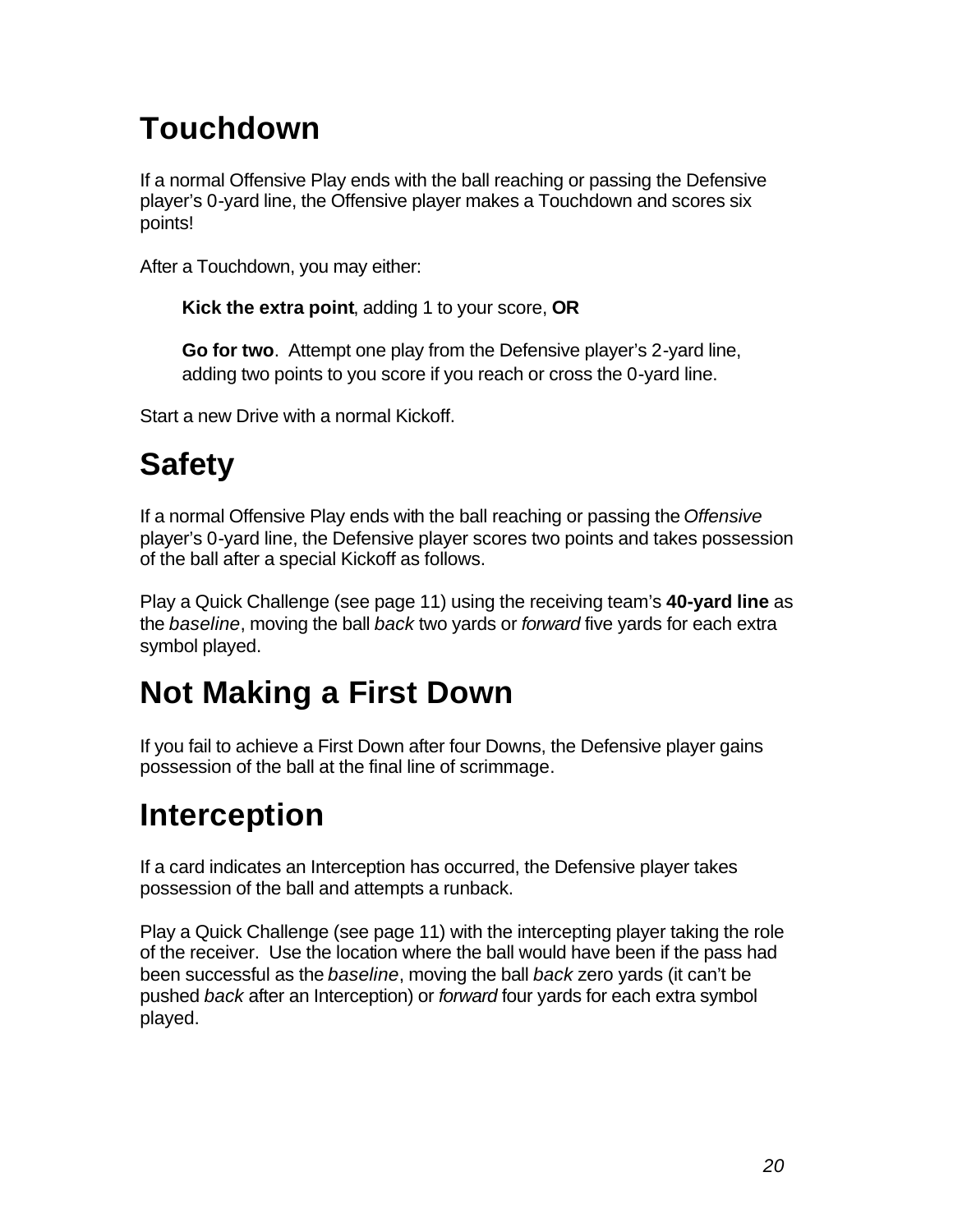#### **Fumble**

If a card indicates a Fumble has occurred, the Defensive player takes possession of the ball at the original line of scrimmage.

### **End of a Drive**

Advance the Drive marker to the next Drive. If you haven't completed the agreed-upon number of Drives, start a new Drive (page 12).

Adjust the Down marker back to the First Down and adjust the First Down marker on the Playing Field 10 yards downfield from the ball's new location.

Discard any number of Action cards from your Action Hand. Place your remaining Action Hand on top of the appropriate Action Deck.

Place your Playbook across the top of your Action Deck.

### ENDING THE GAME

If you've completed all the Drives, the clock has run out and the game is over – the player with the most points wins!

Note: if the game is over and the teams are in position for a final kick, you must play through that kick before determining the winner.

If the game ends in a tie, it's time for Sudden Death Overtime! Start it with a Coin Toss and a Kickoff – the first player to score in Overtime wins the game.

# ADDITIONAL RULES

#### **Rules on Cards**

Any rules (or bending of rules) printed on a card supersede the Official Rules in this rulebook.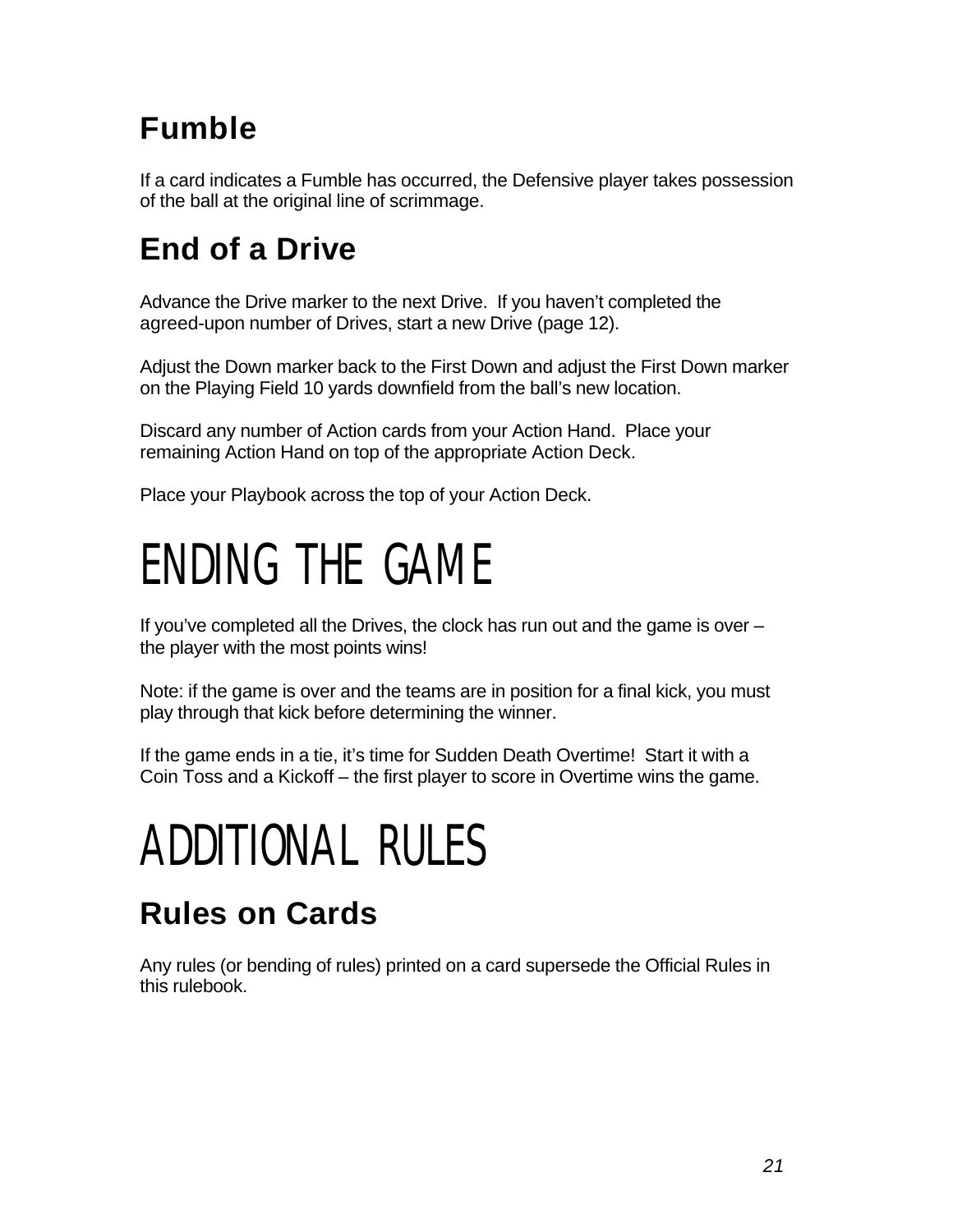#### **Limited-Use Cards**

Cards that specify that they can only be used once per half may only be used once per game in Short or Medium games.

Cards which may only be used during the first half may only be used during the first half of the drives of Short and Medium games.

#### **Plays with Continuing Effects**

Some Plays, when successfully run, have effects which continue for a certain period of time after the Play. Remove the Play card from your Playbook and place it face-up next to your Team cards.

Once its effects no longer apply, return it to your Playbook. This means that such Plays can never be run multiple times for concurrent effects.

If the effect of a Play continues through an opportunity to switch Plays in your Playbook, you can swap it out without canceling its effect – just keep the original Play card with the Team cards until its effect is over, then put it with your unused Plays.

#### **Action Cards with Continuing Effects**

Some Action cards also have lasting effects. Keep these with the Team cards, as above. Identical Action cards may not generate the same effect again.

For instance, the special effect for "Grind Them Down" causes the Defense to spend one additional Skill symbol per Play for the rest of the Drive. The Offense can still play additional "Grind Them Down" Action cards for the benefit of their Key Ability symbols or Referee Alert values, but the Defense won't have to spend extra Skill symbols beyond the first due to their concurrent use. Once the effect is over, however, a "Grind Them Down" card could be played again and its special effect would be reapplied.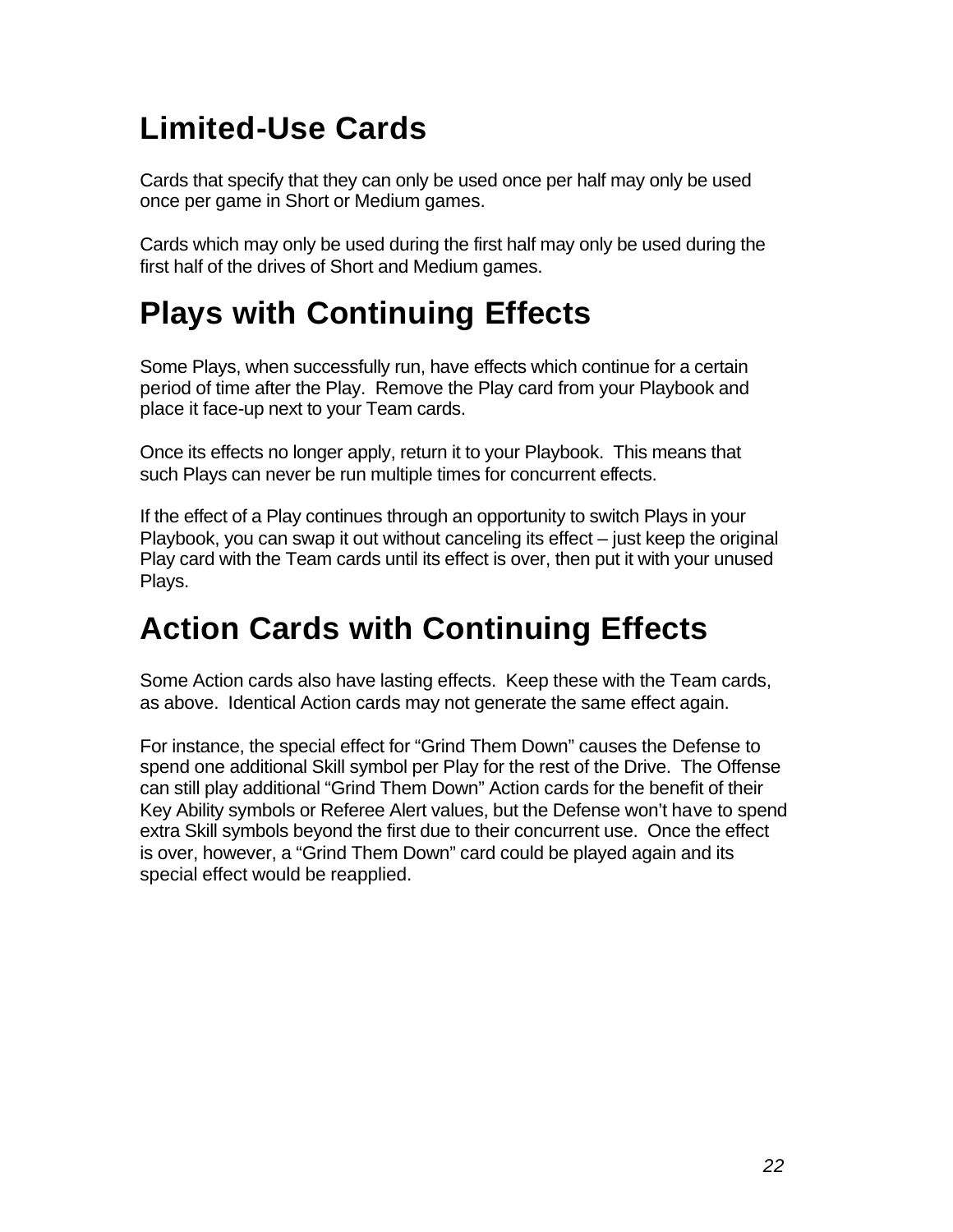### OPTIONAL RULES

#### **Deck Design Limits**

Setting limits on which cards may be used in constructing each player's decks is a good way to keep the game interesting, leveling the playing field between players who have considerably different numbers of cards in their collections.

Players might limit themselves to using only one of any particular card, or to no more than two of a particular Action card.

Players might be limited to a given starting pool of cards ("In this League we'll each design decks out of two new Starter Decks and eight Booster Packs, O.K.?").

Common Team cards (such as Formations) might be permitted to both players, or could be the only cards used as substitutes if both players attempt to reveal the same Team cards.

You may want to vary the number of Plays permitted in each Playbook, or permit each player to use every Formation.

Be sure to state and agree on all deck design limits and optional rules during the Setup portion of the game.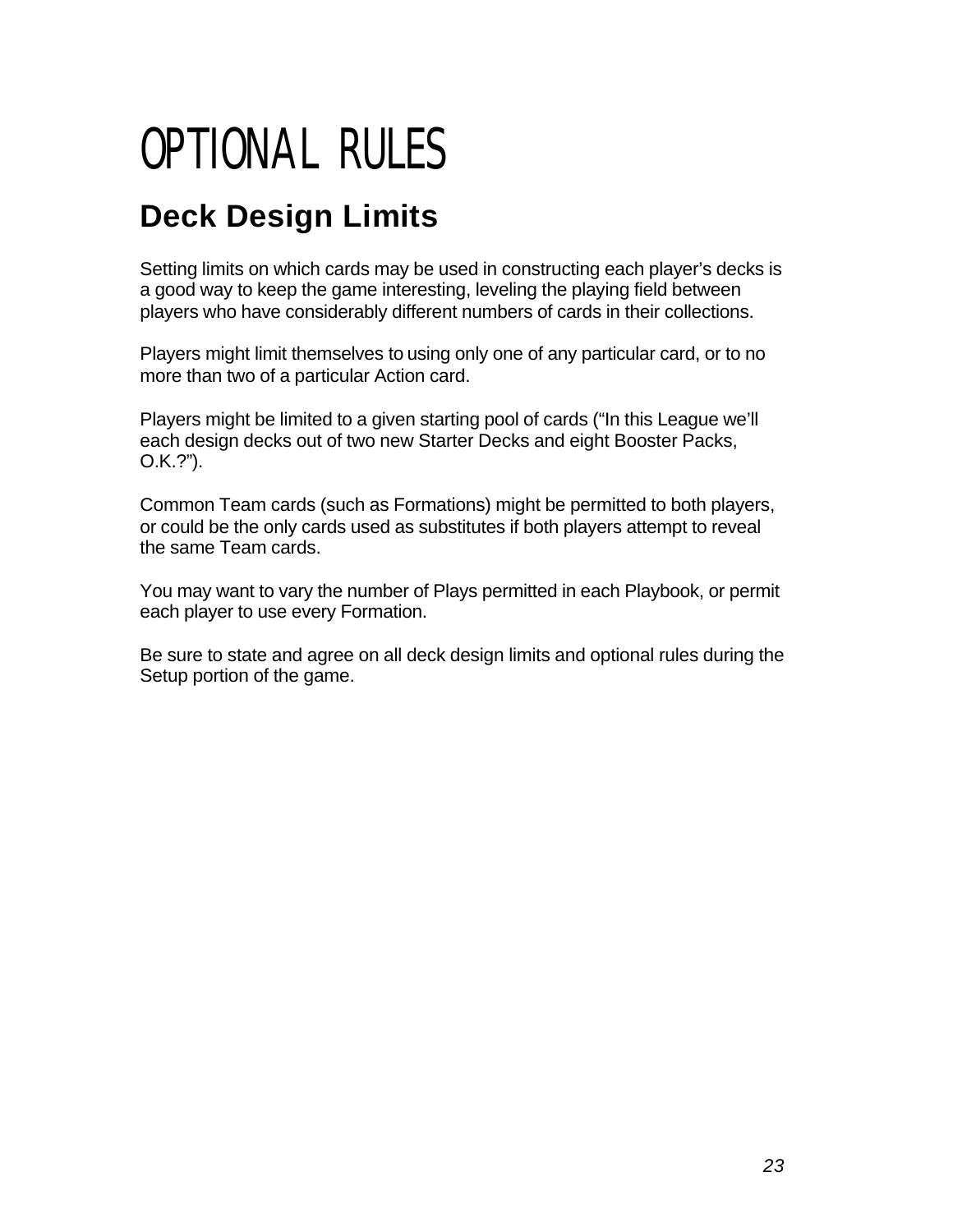# QUESTIONS AND FURTHER CONTACT

We hope you enjoy this game. We'd like to hear from you regarding what you did and did not like about GFF, and want to hear about any ideas you may have for how we might improve subsequent editions and expansions.

Please address all questions, comments, and/or suggestions you may have to either our postal or e-mail addresses below.

All questions should be phrased as **yes or no questions** whenever possible. Regrettably, due to the volume of correspondence we receive, we reserve the right not to answer any question which is not phrased in this manner. Questions submitted by mail should include a SASE to ensure a reply.

You can reach us at:

GFF Questions (or GFF Suggestions) Precedence Publishing P. O. Box 28397 Tempe, AZ 85285

E-mail: Gridiron@eternity.com

You are also welcome to submit card ideas (all submissions become property of Precedence Publishing and may be used without permission or compensation to the submitter) – you may see them implemented in future expansions!

#### **GFF Editions**

There are two inaugural editions of GFF. The Retail Edition is sold in major retail outlets and the Hobby Edition is only available in specialty stores. The two editions are distinguished by different color packaging and by different color hologram stamps on their respective rare cards. Each edition features many rare cards unique to that edition. They also have their own set of very rare chase cards.

Be on the lookout for the first GFF expansion set, featuring dirty plays, outlawed equipment, and a fistful of Star Players so nasty they've been kicked out of the League (scary thought, isn't it?).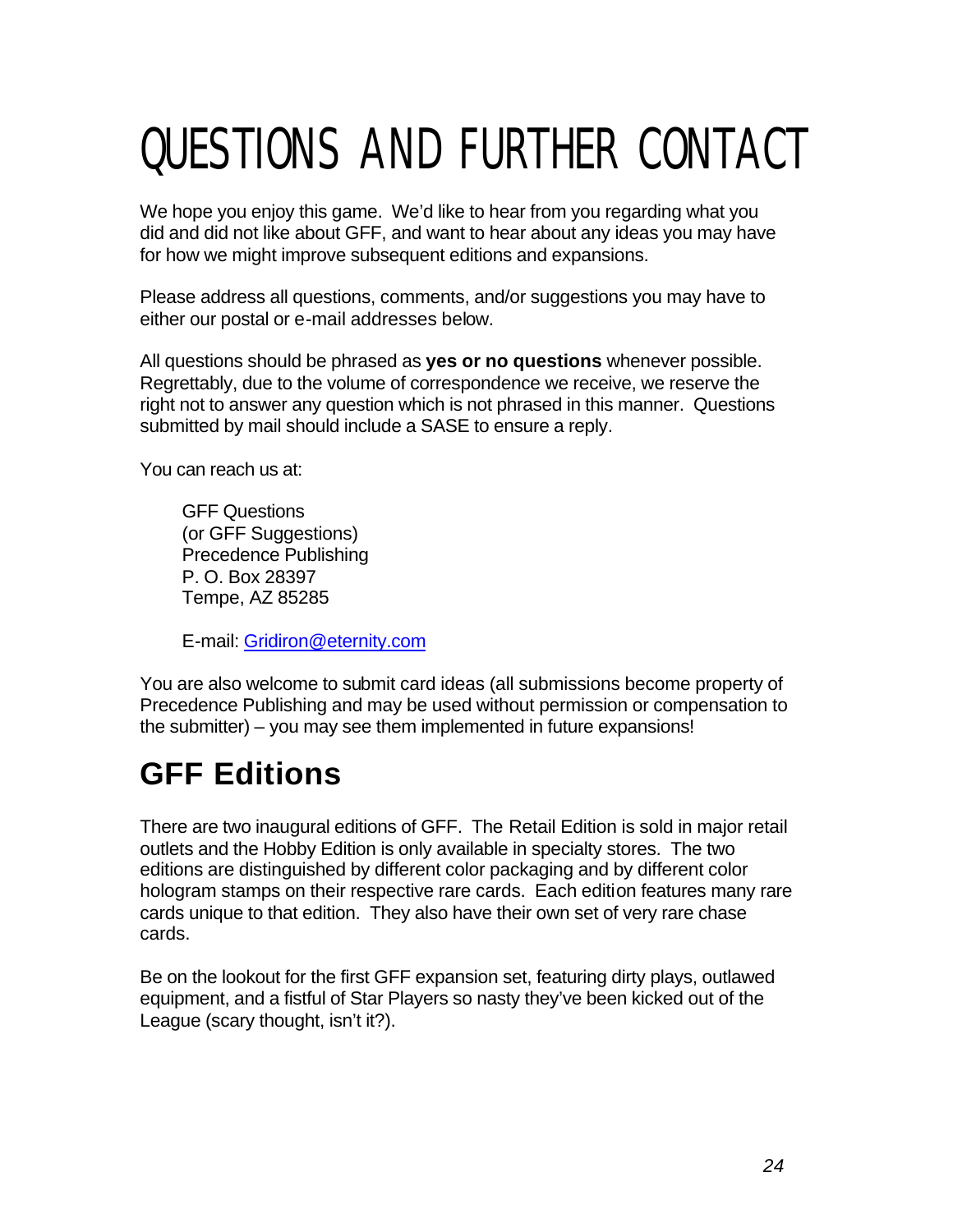#### **Where to Find GFF**

GFF products can be found at specialty gaming, sports card, hobby, book, and comic shops throughout North America, as well as in major retail outlets that recognize a really cool new game when they see one. Many stores will be running GFF Tournaments and starting Leagues. If for some reason you can't find GFF cards in your local area, you can order them by calling **Direct Sports** at 1-800-505-4144 (orders only, please). This is also the number to call if you've won a prize in an officially sanctioned Upper Deck™ Gridiron Fantasy Football™ Kick-Off Tournament.

### APPENDIX A: FOOTBALL BASICS

Hey you armchair quarterbacks! Need a refresher course in the basic rules of football? Well, this appendix was made for you. If you want to dominate the GRIDIRON, you'll need to know a few things – like when to call for a punt, and when it's time to leave Ethel to guard the seats while you get up to go buy a hot dog.

#### **The Football Field**

A football field is 50 yards wide and 100 yards long. Each end also has an "end zone" that extends the field 10 yards longer in both directions. The game has two opposing teams, each starting on a different end of the field.

Each team tries to move the football into the opposing player's end zone to score a "touchdown." The football is always spotted (set on the ground) somewhere between the 1 and the 50 yard line on either the offensive or defensive side of the field. Gains (+) in yardage move the ball forward from the previous location of the ball (called the "line of scrimmage"), towards the goal the offensive team is trying to reach. Losses (-) in yardage move the ball backwards from the previous line of scrimmage. Yardage gains on the offensive side of the field "add" to the yard-line while on the defensive side of the field they subtract. For example, if the football is spotted at the offensive 47-yard line and there is a 5-yard gain, then the new line of scrimmage will be the defensive 48-yard line. The first three yards gained have taken the ball to the 50-yard line. The next two yards carry into the defender's side of the field and count down from the 50 to the 48. An advance to (or past) the "0" yard line on either side of the field results in a touchdown.

#### **Players on the Field**

In American football, each team has 11 players on the field. The teams take turns either on "Defense" (defending their end zone) or on "Offense" (trying to carry the football into the opposing end zone). Typically, different players are used by a Coach when on offense and when on defense. Each player has a "Position" they take on the field. While GFF teams consist of 11 players per side, only the Star Players are represented by the Team cards.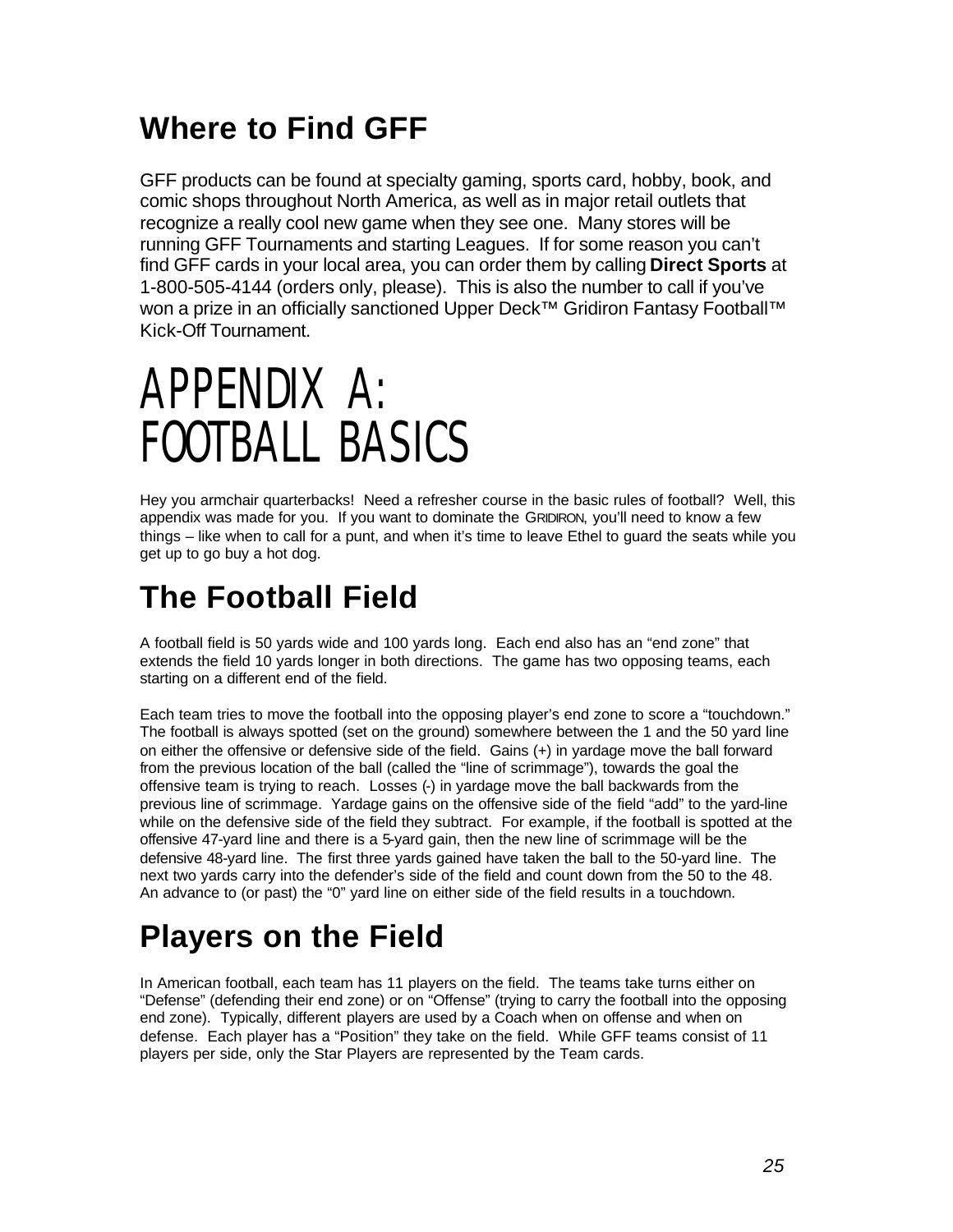#### **Downs and Plays**

When on offense, a team has 4 "downs" (attempts) in which to gain 10 yards. If the offense cannot move the ball a total of 10 yards forward during those 4 downs, then the opposition gets control of the ball at the line of scrimmage. If the offense gains the necessary 10 yards within four downs then they are said to have gained a " $1<sup>st</sup>$  down," and they get 4 more downs to gain 10 more yards. When the offense is on their 4<sup>th</sup> down, they must decide whether or not to punt the ball (or, if close enough, try for a field goal). Sometimes a gutsy coach might 'go for it' and try for a first down instead.

Except in special situations, most coaches will kick on  $4<sup>th</sup>$  down, in which case the opposing team gains possession of the ball after the punt. A punt is a kick in which the center snaps the ball to the punter, who tries to kick the ball as far downfield as possible. The punter becomes the most wanted man on the field while the opposition tries to block the kick. Successful blocks are rare, however, and require special cards in GRIDIRON. If blocked, the ball is recovered by whoever can touch it dead to the ground first, which usually results in the defense gaining possession, either through recovering the blocked kick, or because the offense failed to achieve a first down if they recovered it. After receiving a punt the opposition can try to run the kick back.

If the team has advanced far enough downfield, the offense may opt for a field goal. Instead of a snap to the punter, one man fields the snap (takes the ball from the center) and holds the ball in place near the ground while the kicker attempts to kick it through the uprights at the end of the field. Again, the defense will make an attempt (usually futile) to block the kick.

The distance of a field goal is usually measured in yards the kick travels. The ball is generally kicked from 7 yards behind the line of scrimmage, and the uprights are at the back of the end zone, so a field goal travels 17 yards further than the line of scrimmage would seem to indicate. If the ball is at the 25-yard line, the kicker must make a 42-yard field goal. In GFF, however, the 7-yards back from the line of scrimmage rule and the extra ten yards to the uprights are ignored – the ball must merely travel from the line of scrimmage to the goal line.

The offense may choose to kick on any down they desire. This is usually only down when the offense is within field goal range and will win the game with a successful kick.

#### **Scoring**

Scoring is as follows: A touchdown is worth 6 points. A successful extra point kick, which is allowed right after a touchdown, is worth 1 point. A successful extra point play from the 2-yard line into the end zone, which can be attempted instead of the extra point kick, is worth 2 points. A safety, where the defense manages to push the offense backwards behind their own 0-yard line, is worth 2 points. A successful field goal is worth 3 points.

#### **Advancing the Football**

The offensive player use either "forward pass" plays or "running" plays to advance the football from the line of scrimmage to attempt to attain 1<sup>st</sup> downs and ultimately enter the opposing player's end zone.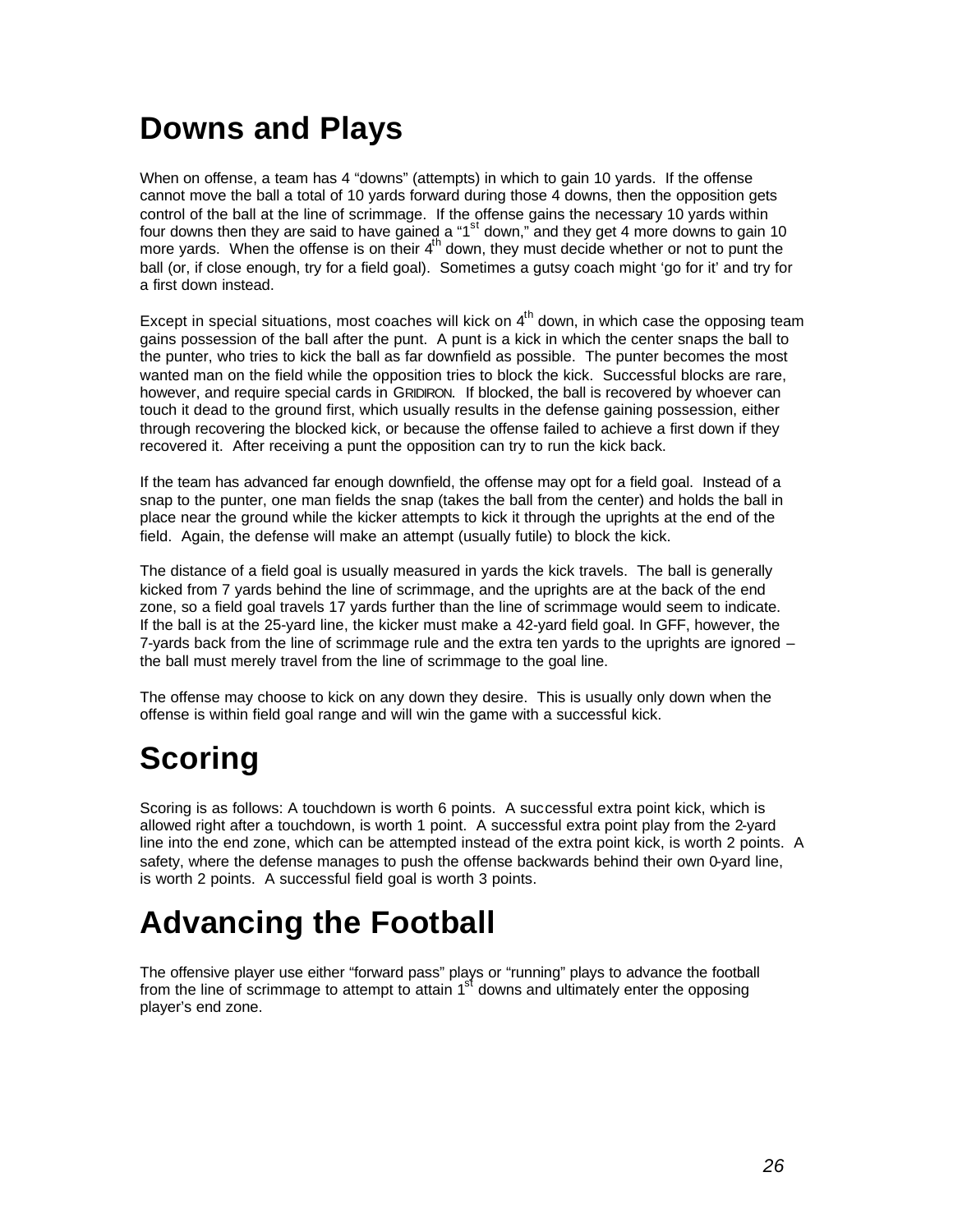#### **Sacking the Quarterback**

Anytime a quarterback "drops" back to pass the ball and is tackled behind the line of scrimmage, it is considered to be a quarterback sack. In GFF game terms, any Pass Play that results in a loss of yardage is considered a sack.

#### **Offensive Player Positions**

The 11 offensive player positions are a Center (C), two Guards (G), two Tackles (T), two Wide Receivers (WR), a Tight End (TE), a Quarterback (QB), a Halfback (HB), and a Fullback (FB). In kicking situations, a Kicker (K) comes out on the field to replace one of the backs (often the Quarterback). In some formations, additional Wide Receivers replace Running Backs and/or Tight Ends and in other formations second and third Tight Ends replace wide receivers.

#### **Defensive Player Positions**

Different defensive formations vary the number of Linebackers and Defensive Tackles. A defensive line-up usually consists of three to five Linebackers (LB), zero to two Defensive Tackles (DT), two Defensive Ends (DE), two Cornerbacks (CB), a Free Safety (FS), and a Strong Safety (SS).

#### **Offensive Formations**

An offense is equipped with 5 offensive linemen (the center, the guards, and the tackles), one quarterback, and a combination of running backs and receivers. The center is the offensive lineman who snaps the ball to the quarterback. He is flanked by 2 guards (one on each side). On the outside shoulders of the guards are tackles (one on the left and one on the right). The tackles must have a receiver outside of them, totaling 7 men on the line of scrimmage. The quarterback lines up behind the center. Generally speaking, the running backs line up behind the guards. This varies with the offensive formation, however.

#### **Defensive Formations**

The 3-4 Defense: A defense made of 3 defensive linemen, 4 linebackers and 4 defensive backs. The 4-3 Defense: A defense made of 4 defensive linemen, 3 linebackers and 4 defensive backs. Nickel Defense: A defense made of 3 defensive linemen, 3 linebackers and 5 defensive backs. Each defensive formation has strengths and weaknesses. Generally speaking, the more linebackers, the stronger the defense is against running plays at the cost of defending against pass plays.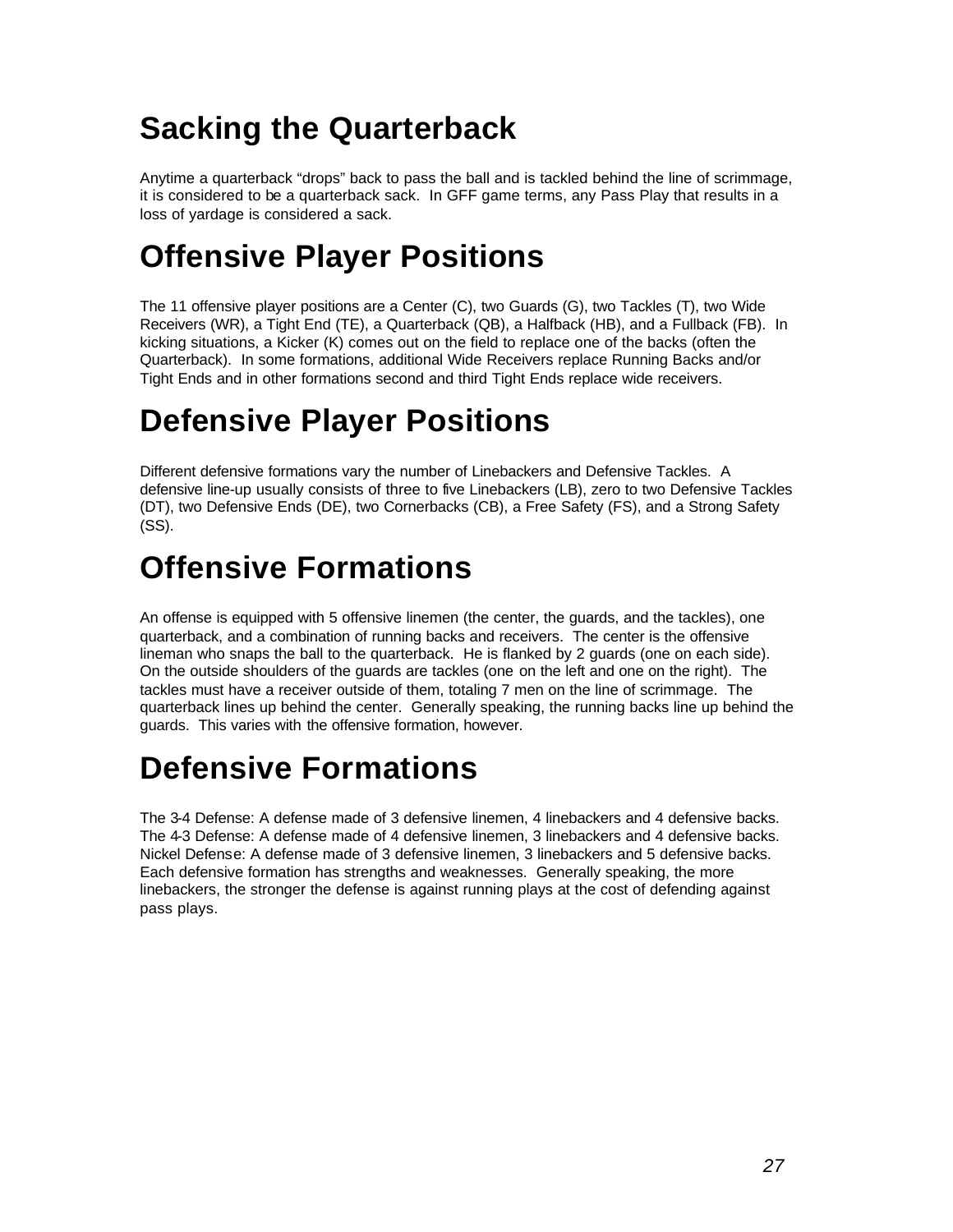#### **Glossary of Football Terms**

**Blocking:** Any player may attempt to obstruct the movement of an opposing player; usually this is done by the offense, keeping the defense away from the ball carrier or quarterback.

**Defense:** The group of players trying to stop a touchdown from being scored.

**Defensive Ends:** Defensive linemen who try to stop running plays or sack the opposing quarterback. They line up outside the defensive tackles.

**End Zone:** A section of the football field 10 yards deep behind each goal line. If a football is carried into the end zone on a run, a touchdown is scored as soon as the ball crosses the plane of the goal line. On a pass play, however, the ball must be caught and controlled by the offensive player for the touchdown to count. The end zone exists primarily to give pass receivers room to maneuver once they have crossed the goal line. Passes caught beyond the end zone score no points. However, in GFF *ANY* pass which gains at least as much yardage as necessary to make it into the end zone will result in a touchdown (excess pass yardage is not taken into account).

**Extra Point:** The offense, after scoring a touchdown, can either kick the ball through the goal posts for an extra point or may try for a 2-point conversion. A place-kicker attempts to kick the ball through the uprights of the goal post (the ball is snapped from the 2-yard line). Alternately, the offense can try to cross the goal line from the 2-yard line by either passing or running the ball.

**Field:** The 100 yards from goal line to goal line. The 10 yards of end zone lie beyond the goal line. The field is 50 yards wide.

**Field Goal:** Three points are scored when the offense manages to kick the ball through the goal post.

**Goal Line:** The lines that run the width of the field separating the field from the end zone. When the offense crosses their opponent's goal line they score a touchdown.

**Goal Post:** The "Y" shaped structure in the end zone. "Uprights" are the vertical bars on the goal post.

**Hand-off:** For running plays, the quarterback takes the snap from the center, then hands it to a running back.

**Line of Scrimmage:** The invisible line that the ball sits on, running the width of the field.

**Offense:** The group of players (on one team) trying to score points, either with field goals or touchdowns.

**Safety:** A 2-point score caused by tackling the offensive ball carrier within his own end zone.

**Tackling:** The defense tries to tackling the ball carrier by dragging him to the ground, ending the play.

**Touchdown:** When the offense crosses the goal line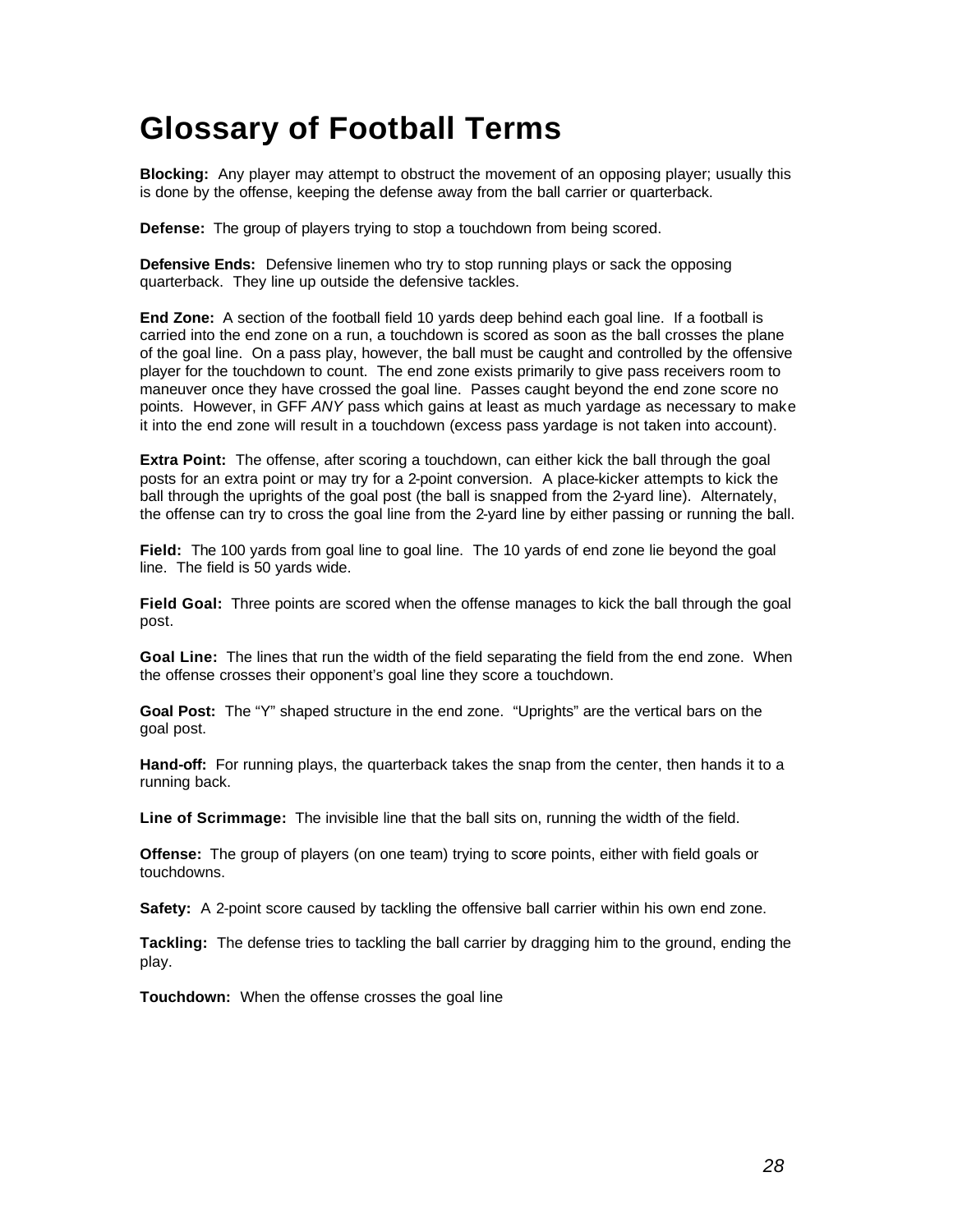# APPENDIX B: MULTI-PLAYER GAMES

O.K., so you and your friends have gathered to play GFF. The trouble is there are more than two of you, so what do you do? Here are a few ideas:

#### **Three-Player Games**

Have two players combine to coach one team, against the third player's team. The two-person team can jointly decide on the Team cards to use from both their collections. One coach can handle Offense (selecting both the Plays and Action cards), while the other can handle "D".

#### **Four-Player Games**

Four-player games (and multiples of four) can be run as above, with both sides having separate offensive and defensive coaches.

Alternately, you can hold impromptu round-robin tournaments: Player A plays one game against player B, while Player C goes head-to-head with Player D, etc. The winners of each game match up against each other in a second game while the losers compete in a "consolidation" bracket.

#### **Five- or Six-Player Games**

You can break this many players into two games of 2 or 3 players each (again with some players splitting up responsibility for offense and defense) and then run a second game consisting of a "winners" and a "consolidation" bracket, as above.

Another option is to play "Tag Team" GFF. In Tag Team, everybody is in the same game – just not at the same time. To start off, each player cuts their Offensive Action Decks and holds up the top card. The player with the highest Referee Alert value takes the field on Defense. The player with the highest Penalty Risk card takes the field as Offense (draw new cards if no one picks cards with the appropriate symbols). The two teams play one possession against each other, after which they each "tag" one of the players on the sideline to take their place. The player on defense always gets to tag first. (Note, however, that the person he tags will be taking the field as Offense since a drive has just ended.) Any player who has been on the field for fewer drives than any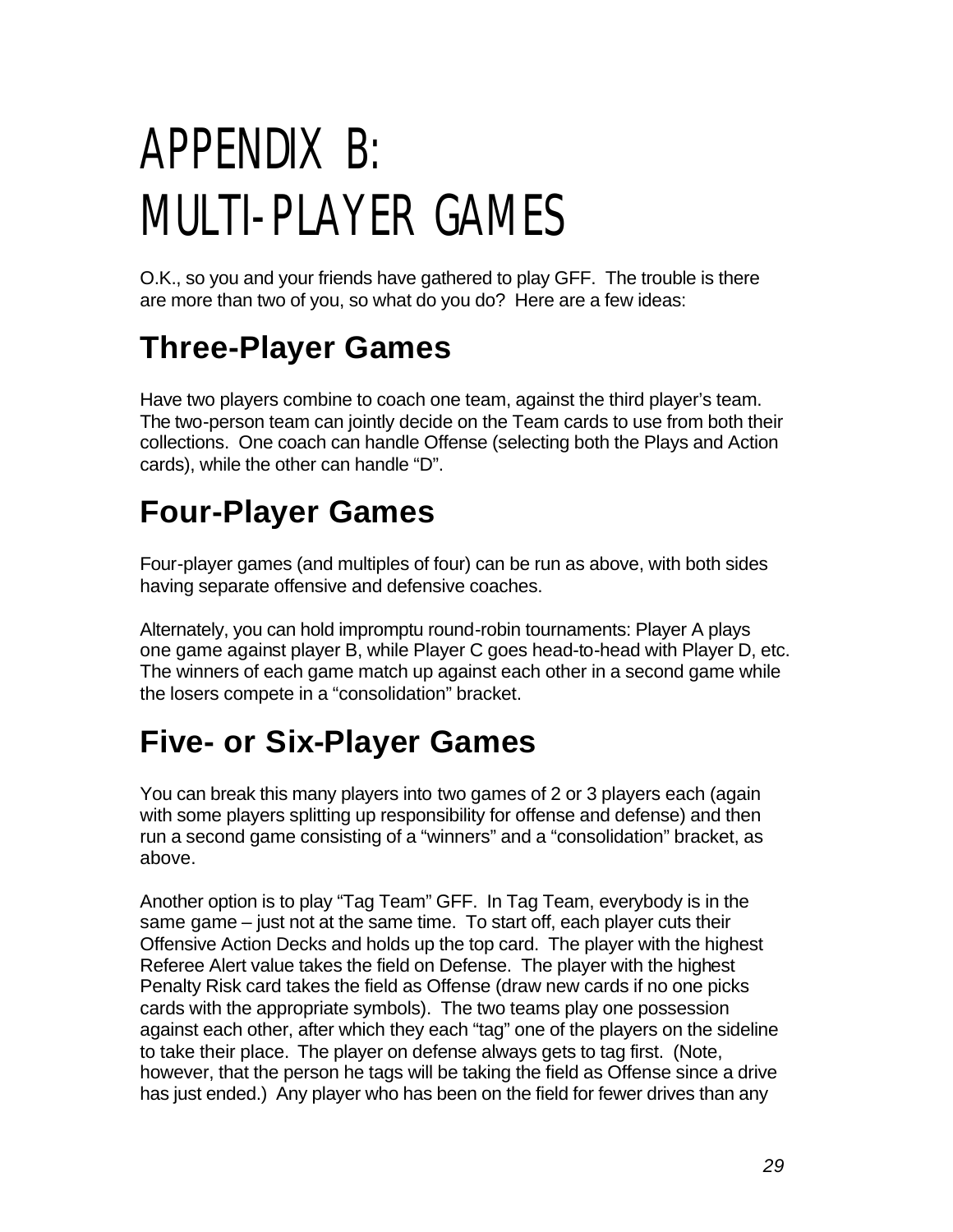one else must always be tagged first. Play continues in this fashion until the number of agreed-upon possessions have been completed. The team that scored the most points during the game is declared the victor. If there's a tie, then they take the field against each other in sudden death overtime. Does this sound like a free-for-all, or what? It is.

# APPENDIX C: FORMING A GFF LEAGUE

For many people, League GFF is the ultimate way to play the game. Don't miss out on an opportunity to start your own League within your regular game group or group of friends. You can also ask your local hobby or game store if they have any Leagues forming, or you can offer to help start a new one at the store.

#### **League Commissioner**

The first step in forming a League is to elect a League Commissioner. The Commissioner is responsible for:

Establishing overall guidelines for the League.

Establishing a regular season schedule.

Establishing a playoff schedule.

Keeping League records.

Presiding over the draft.

Presiding over any trades.

The League Commissioner may participate in the League as a player or may simply act as an outside moderator. The Commissioner should, of course, take the wishes of players into consideration when establishing League guidelines.

#### **League Divisions**

The initial set of GFF cards provides for 8 different team franchises. Four of these franchises can be considered to make up a "North" division, while the remaining four make up a "South" division. Thus an 8-player League is easy to accommodate. By setting up two different "Conferences," each of which reuses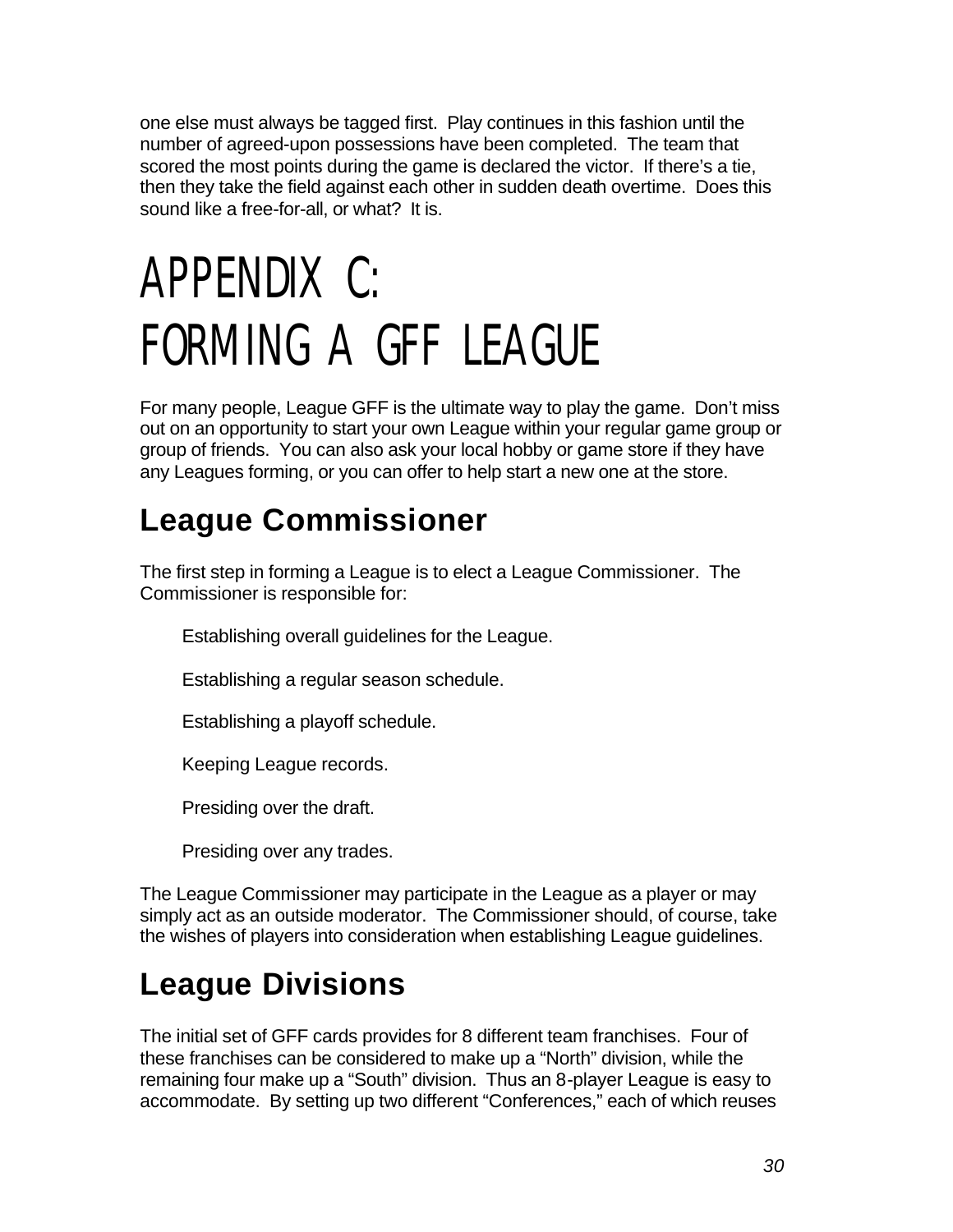the basic 8 franchises, a League can be expanded to 16 players without much difficulty.

#### **League Draft**

For the League draft, it is suggested that you proceed in rounds, during which each player may choose one Team card. The order in which players choose their Team cards should be randomly determined, although this may be modified when you are playing a League over multiple seasons. Remember that there can be no more than one Team cards of any type in use in the League except for special exceptions approved by the Commissioner (this is usually limited to duplicate Franchise cards when more than 8 players are in the League). Usually, the player who picks last during the first round is given the first pick for the second round. If the Commissioner allows, players may trade cards for draft picks.

For second seasons, or supplemental drafts, allow the player with the worst record to draft first, and the team with the best record to draft last.

The Commissioner may wish to pull certain cards out of the draft to permit their use by any and all players. The Corporate Sponsor and Formation cards, specifically, could be made freely available to all players. Likewise, certain cards may be banned from play.

For the draft, you may wish to have each player supply his own cards (and then he may only draft cards he owns), or you may wish to have everyone contribute cards or money to purchase a set to used for the League.

Trades should be permitted between games, provided the Commissioner approves them. No trade should be permitted which seems to be overwhelmingly in one team's favor: do not let one team sacrifice itself for another. League members can protest any approved trade; a unanimous vote by all teams not involved in a trade should cancel any trade.

#### **Season Schedule**

When establishing a regular season schedule for the League, the Commissioner will usually want to ensure that all players in each division (North or South) play against each other at least twice, and that they also get to play the out-of-division teams at least once. A pre-season of 2-4 exhibition games can be a nice touch, especially if there are beginning players in your League.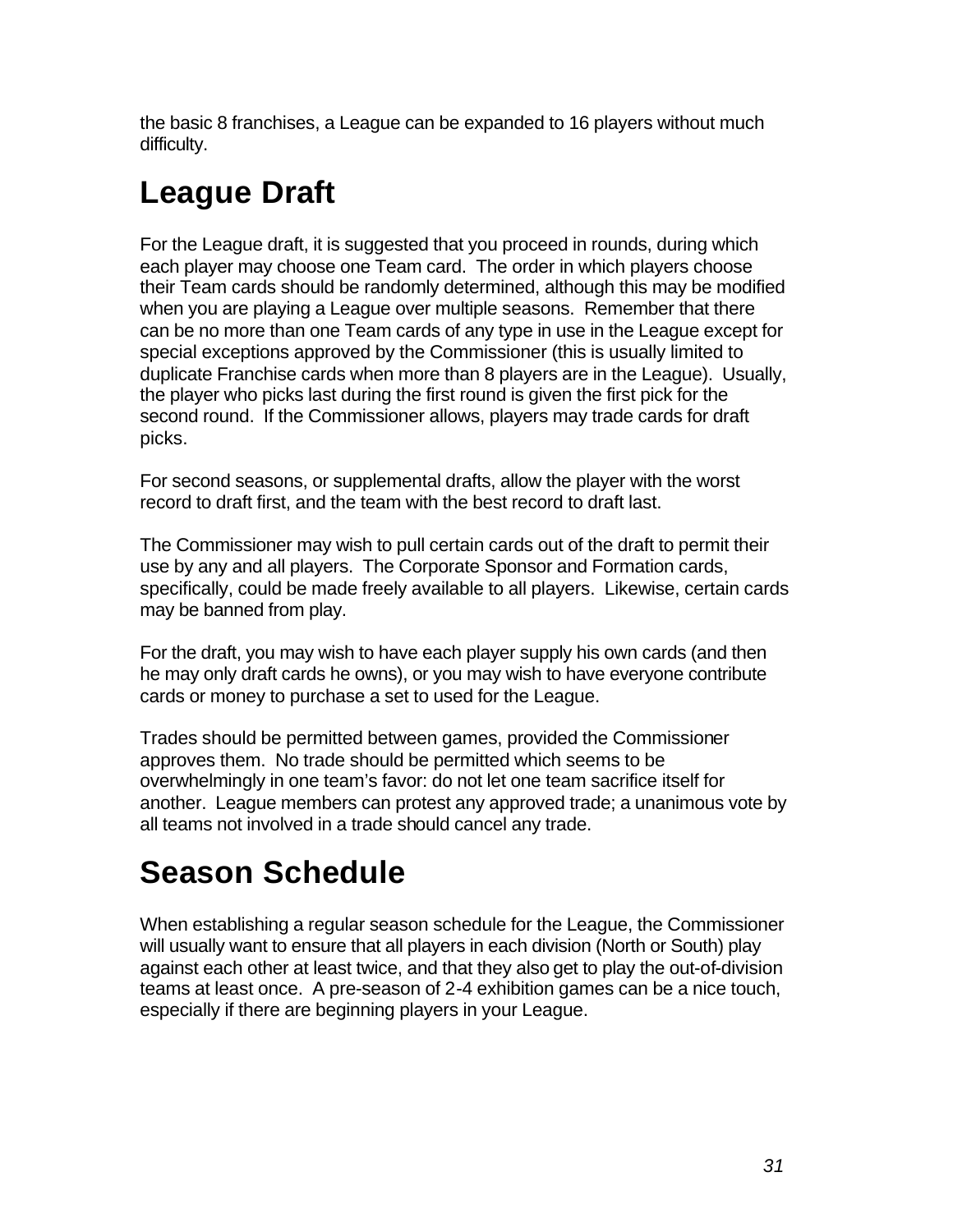| Team    | Week |     |   |   |     |     |   |     |   |    |
|---------|------|-----|---|---|-----|-----|---|-----|---|----|
|         |      | 2   | 3 | 4 | 5   | 6   |   | 8   | 9 | 10 |
| North A | ⊢    | в   |   |   | נ ו | в   | G | C   |   |    |
| North B | F    | А   |   | G | C   | А   | н | נ ו | C | Е  |
| North C | G    | נ ו | А | н | в   | נ ו | F | А   | в | F  |
| North D |      | С   | B | F | А   | C   | F | в   | А | G  |
| South E | А    | ۳   | G | Ð | н   | ۳   | C | G   | н | в  |
| South F | в    | F   |   | А | G   | F   | D |     | G | C  |
| South G |      |     | F | B | F   |     | А | F   | ⊢ | D  |
| South H |      | G   |   |   | F   | G   | в | ь.  | ⊢ | A  |

Here's a sample ten-game schedule for an 8-player League:

#### **The Iron Bowl**

No season would be complete without a postseason Playoff schedule and, ultimately, a final confrontation between the two best teams – an Iron Bowl. The Playoff schedule can be established in a variety of ways. Commonly, however, the top 2 teams in each division (based on their in-division records) will advance to the Playoffs. Generally, the team with the best overall record plays the team with the 4<sup>th</sup>-best record, and the top team in the other division plays the 3<sup>rd</sup>-best team. The winners of those two games then play in the Iron Bowl.

If you wind up with an odd number of teams in your League, you may need to use a wildcard selection system, perhaps based on the best overall win-loss record among teams not already advanced to the Playoffs.